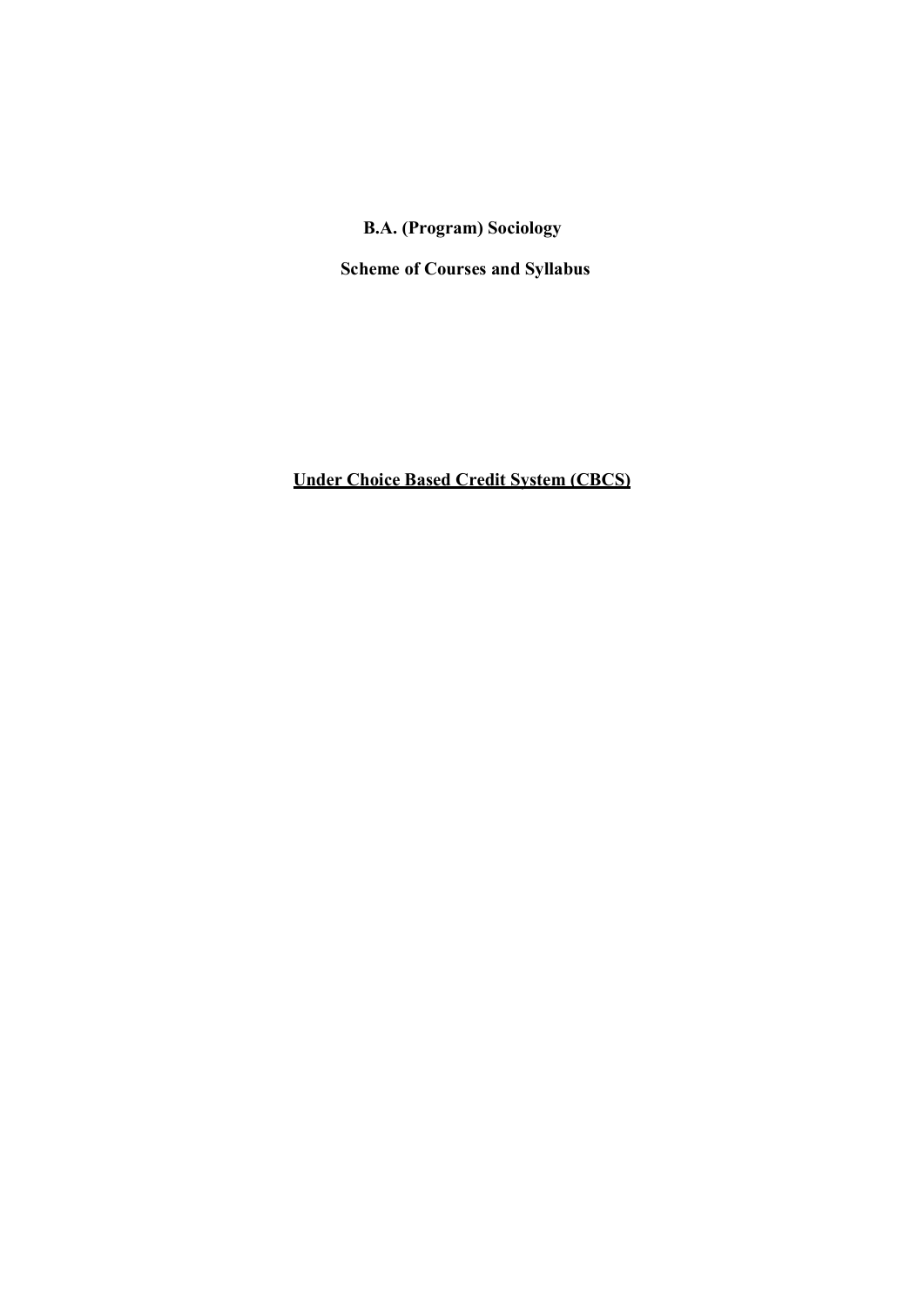#### Bodoland University, Kokrajhar New Syllabus

## BA Regular Course (Sociology)

| <b>Semester</b> | <b>Core Course</b> | <b>Ability</b>     | <b>Skill</b>       | <b>Elective:</b>  | <b>Elective:</b> |
|-----------------|--------------------|--------------------|--------------------|-------------------|------------------|
|                 | (4)                | <b>Enhancement</b> | <b>Enhancement</b> | <b>Discipline</b> | Generic          |
|                 |                    | <b>Compulsory</b>  | Course (SEC) (4)   | Specific DSE (4)  | (GE)(2)          |
|                 |                    | Course (AECC) (2)  |                    |                   |                  |
| I               | Eng/Hindi/MI       | (English/Hindi/MIL |                    |                   |                  |
|                 | $L-1$              | Communication)/    |                    |                   |                  |
|                 | $DSC-1(A)$ :       | Environmental      |                    |                   |                  |
|                 | Introduction to    | Science            |                    |                   |                  |
|                 | Sociology          |                    |                    |                   |                  |
|                 | $DSC-2(A)$ :       |                    |                    |                   |                  |
|                 | Other Subject      |                    |                    |                   |                  |
| $\mathbf{I}$    | MIL/Hindi/En       | Environmental      |                    |                   |                  |
|                 | $g-1$              | Science            |                    |                   |                  |
|                 | $DSC-1(B)$ :       |                    |                    |                   |                  |
|                 | Sociology of       |                    |                    |                   |                  |
|                 | India              |                    |                    |                   |                  |
|                 | $DSC-2(B)$ :       |                    |                    |                   |                  |
|                 | Other Subject      |                    |                    |                   |                  |
| III             | Eng/Hindi/MI       |                    | $SEC-1$            |                   |                  |
|                 | $L-2$              |                    | Techniques of      |                   |                  |
|                 | $DSC-1(C)$ :       |                    | Social Research    |                   |                  |
|                 | Sociological       |                    |                    |                   |                  |
|                 | Theories           |                    |                    |                   |                  |
|                 | $DSC-2(C)$ :       |                    |                    |                   |                  |
|                 | Other Subject      |                    |                    |                   |                  |
| IV              | MIL/Hindi/En       |                    | SEC-2              |                   |                  |
|                 | $g-2$              |                    | Gender             |                   |                  |
|                 | $DSC-1(D)$ :       |                    | Sensitization      |                   |                  |
|                 | Methods of         |                    |                    |                   |                  |
|                 | Sociological       |                    |                    |                   |                  |
|                 | Enquiry            |                    |                    |                   |                  |
|                 | $DSC-2(D)$ :       |                    |                    |                   |                  |
|                 | Other Subject      |                    |                    |                   |                  |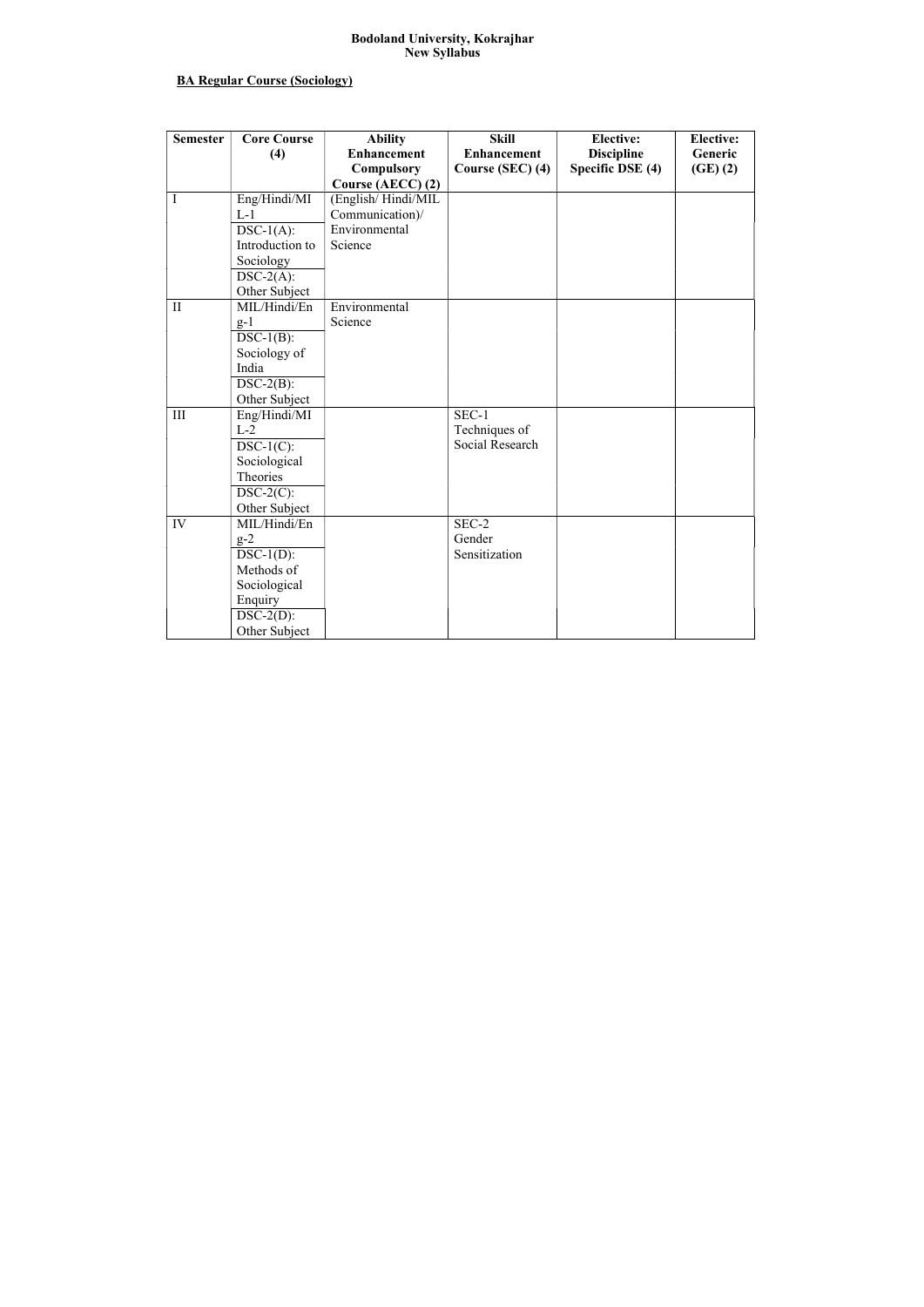| V  |  | SEC-3<br>Society through<br>the Visual            | $DSE-1A$<br>Religion and<br>Society<br>DSE-2A | $GE-1$<br>Introduction<br>to Sociology |
|----|--|---------------------------------------------------|-----------------------------------------------|----------------------------------------|
| VI |  | SEC-4<br>Theory and<br>Practice of<br>Development | $DSE-1B$<br>Social Stratification<br>DSE-2B   | $GE-2$<br>Sociology<br>of India        |

# Bodoland University

# CBCS Curriculum Structure for UG Syllabus (BA Regular in Sociology)

# No of papers= 12+12+24, Total Credits=120

## Total Marks=2100

| <b>SEMSTER-I</b> |                 |         |                |              |       |              |              |  |
|------------------|-----------------|---------|----------------|--------------|-------|--------------|--------------|--|
| Paper            | Paper Name      | Paper   | Credit         | Credit       | End   | Int          | Total        |  |
| Code             |                 | Course  |                | Distribution | Sem   | <b>Marks</b> | <b>Marks</b> |  |
|                  |                 |         |                | $(L+T+P)$    | Marks |              |              |  |
| Paper            | $MIL-1$         | $MIL-1$ | 6              | $5+1+0$      | 80    | 20           | 100          |  |
| 101R             |                 |         |                |              |       |              |              |  |
| SOC-             | Introduction to | DSC-    | 6              | $5+1+0$      | 80    | 20           | 100          |  |
| 102R             | Sociology       | 1(A)    |                |              |       |              |              |  |
| Paper-           | Other Subject   | DSC-    | 6              | $5+1+0$      | 80    | 20           | 100          |  |
| 103R             |                 | 2(A)    |                |              |       |              |              |  |
| COMM-            | (English/MIL    | AECC-   | $\overline{2}$ | $2+0+0$      | 50    |              | 50           |  |
| 104HR            | Communication)/ |         |                |              |       |              |              |  |
|                  | Environmental   |         |                |              |       |              |              |  |
|                  | Science         |         |                |              |       |              |              |  |
|                  | Total           |         | 20             | $17+3+0=20$  | 290   | 60           | 350          |  |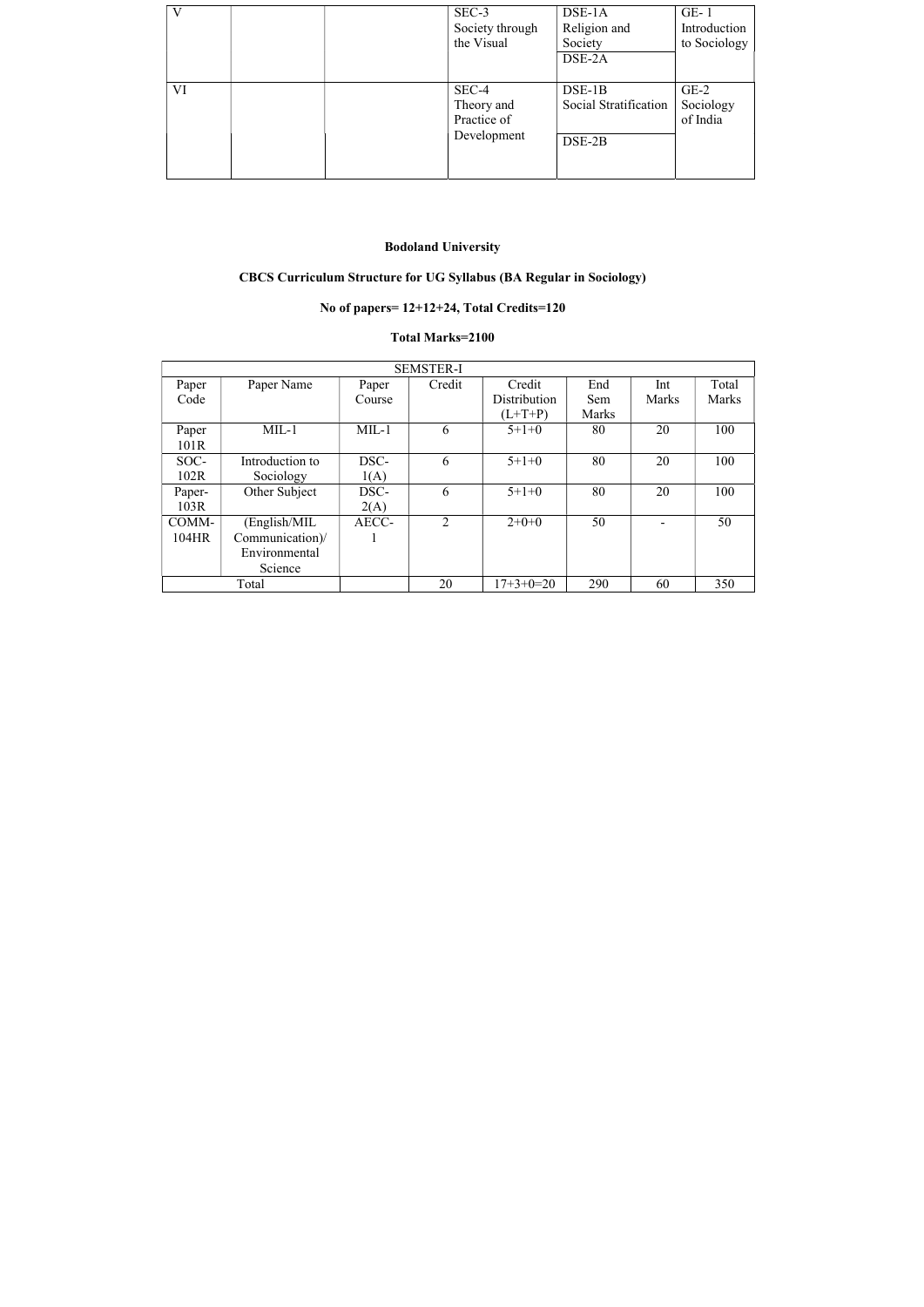|        | <b>SEMSTER-II</b>  |         |        |              |              |              |       |  |  |  |
|--------|--------------------|---------|--------|--------------|--------------|--------------|-------|--|--|--|
| Paper  | Paper Name         | Paper   | Credit | Credit       | End          | Int          | Total |  |  |  |
| Code   |                    | Course  |        | Distribution | Sem          | <b>Marks</b> | Marks |  |  |  |
|        |                    |         |        | $(L+T+P)$    | <b>Marks</b> |              |       |  |  |  |
| ENG-   | English-1          | $ENG-1$ | 6      | $5+1+0$      | 80           | 20           | 100   |  |  |  |
| 201R   |                    |         |        |              |              |              |       |  |  |  |
| SOC-   | Sociology of India | DSC-    | 6      | $5+1+0$      | 80           | 20           | 100   |  |  |  |
| 202R   |                    | 1(B)    |        |              |              |              |       |  |  |  |
| Paper- | Other Subject      | DSC-    | 6      | $5+1+0$      | 80           | 20           | 100   |  |  |  |
| 203R   |                    | 2(B)    |        |              |              |              |       |  |  |  |
| ENV-   | Environmental      | AECC-   | 2      | $2+0+0$      | 50           |              | 50    |  |  |  |
| 204HR  | Science            | 2       |        |              |              |              |       |  |  |  |
|        | Total              |         | 20     | $17+3+0=20$  | 290          | 60           | 350   |  |  |  |

| <b>SEMSTER-III</b> |                 |         |        |              |       |       |       |  |
|--------------------|-----------------|---------|--------|--------------|-------|-------|-------|--|
| Paper              | Paper Name      | Paper   | Credit | Credit       | End   | Int   | Total |  |
| Code               |                 | Course  |        | Distribution | Sem   | Marks | Marks |  |
|                    |                 |         |        | $(L+T+P)$    | Marks |       |       |  |
| Paper              | $MIL-2$         | $MIL-2$ | 6      | $5+1+0$      | 80    | 20    | 100   |  |
| 301R               |                 |         |        |              |       |       |       |  |
| SOC-               | Sociological    | DSC-    | 6      | $5+1+0$      | 80    | 20    | 100   |  |
| 302R               | Theories        | 1(C)    |        |              |       |       |       |  |
| Paper-             | Other Subject   | DSC-    | 6      | $5+1+0$      | 80    | 20    | 100   |  |
| 303R               |                 | 2(C)    |        |              |       |       |       |  |
| SOC-               | Techniques of   | SEC-    | 2      | $2+0+0$      | 50    |       | 50    |  |
| 304HR              | Social Research |         |        |              |       |       |       |  |
|                    | Total           |         | 20     | $17+3+0=20$  | 290   | 60    | 350   |  |

|        | <b>SEMSTER-IV</b> |                |                |              |       |       |       |  |  |
|--------|-------------------|----------------|----------------|--------------|-------|-------|-------|--|--|
| Paper  | Paper Name        | Paper          | Credit         | Credit       | End   | Int   | Total |  |  |
| Code   |                   | Course         |                | Distribution | Sem   | Marks | Marks |  |  |
|        |                   |                |                | $(L+T+P)$    | Marks |       |       |  |  |
| ENG-   | English-2         | $ENG-2$        | 6              | $5+1+0$      | 80    | 20    | 100   |  |  |
| 401R   |                   |                |                |              |       |       |       |  |  |
| SOC-   | Methods of        | DSC-           | 6              | $5+1+0$      | 80    | 20    | 100   |  |  |
| 402R   | Sociological      | 1(D)           |                |              |       |       |       |  |  |
|        | Enquiry           |                |                |              |       |       |       |  |  |
| Paper- | Other Subject     | DSC-           | 6              | $5+1+0$      | 80    | 20    | 100   |  |  |
| 403R   |                   | 2(D)           |                |              |       |       |       |  |  |
| SOC-   | Gender            | SEC-           | $\overline{2}$ | $2+0+0$      | 50    |       | 50    |  |  |
| 404HR  | Sensitization     | $\overline{2}$ |                |              |       |       |       |  |  |
|        | Total             |                | 20             | $17+3+0=20$  | 290   | 60    | 350   |  |  |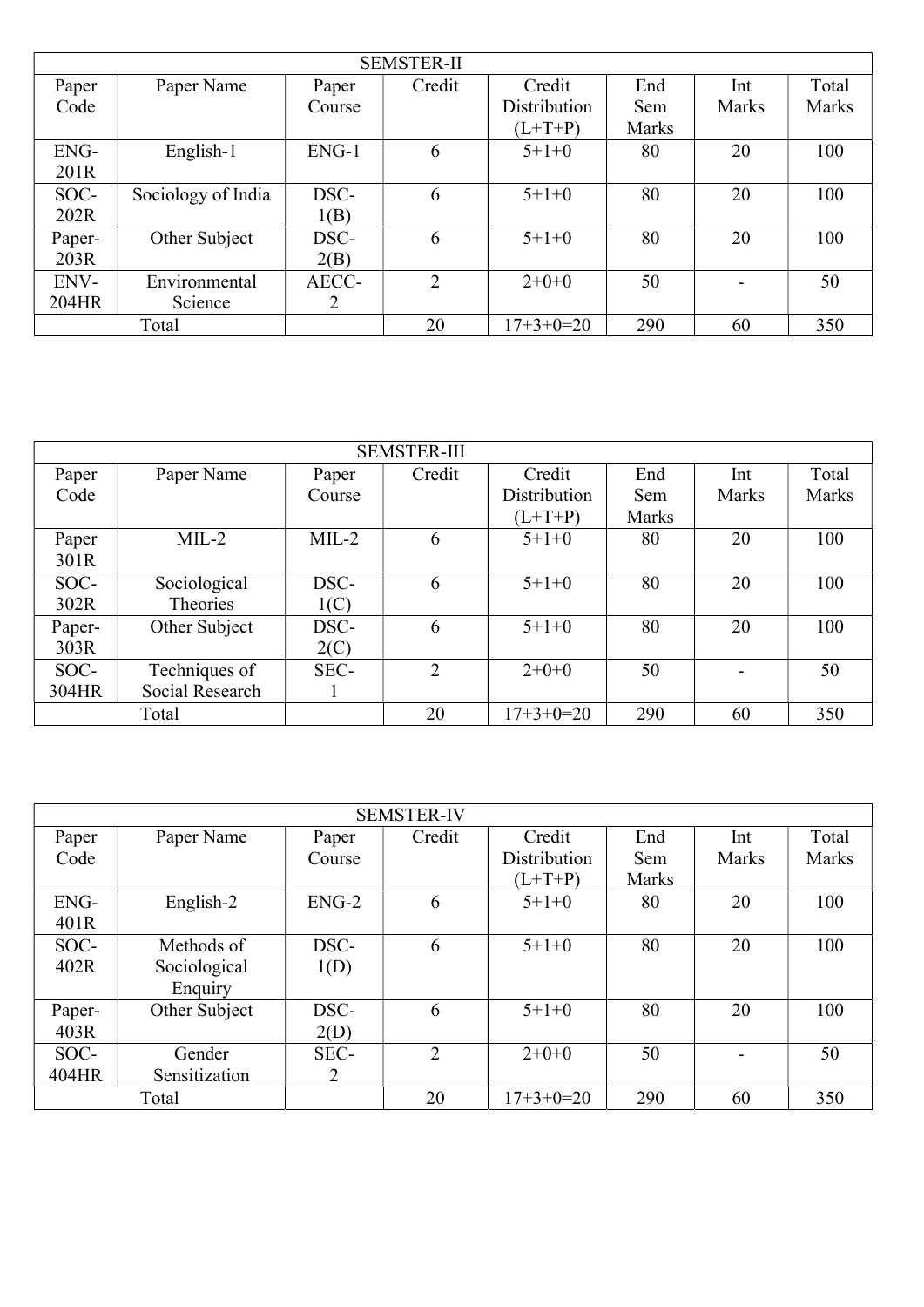| <b>SEMSTER-V</b> |                     |         |                |              |       |              |              |  |
|------------------|---------------------|---------|----------------|--------------|-------|--------------|--------------|--|
| Paper            | Paper Name          | Paper   | Credit         | Credit       | End   | Int          | Total        |  |
| Code             |                     | Course  |                | Distribution | Sem   | <b>Marks</b> | <b>Marks</b> |  |
|                  |                     |         |                | $(L+T+P)$    | Marks |              |              |  |
| SOC-             | Religion and        | DSE-    | 6              | $5+1+0$      | 80    | 20           | 100          |  |
| 501R             | Society             | 1(A)    |                |              |       |              |              |  |
| Paper-           | Other Subject       | DSE-    | 6              | $5+1+0$      | 80    | 20           | 100          |  |
| 502R             |                     | 2(A)    |                |              |       |              |              |  |
| SOC-             | Introduction to     | $GE-1$  | 6              | $5+1+0$      | 80    | 20           | 100          |  |
| 503HR            | Sociology           |         |                |              |       |              |              |  |
| SOC-             | Society through the | $SEC-3$ | $\overline{2}$ | $2+0+0$      | 50    |              | 50           |  |
| 504R             | Visual              |         |                |              |       |              |              |  |
|                  | Total               |         | 20             | $17+3+0=20$  | 290   | 60           | 350          |  |

| <b>SEMSTER-VI</b> |                       |        |        |              |              |              |              |  |  |
|-------------------|-----------------------|--------|--------|--------------|--------------|--------------|--------------|--|--|
| Paper             | Paper Name            | Paper  | Credit | Credit       | End          | Int          | Total        |  |  |
| Code              |                       | Course |        | Distribution | Sem          | <b>Marks</b> | <b>Marks</b> |  |  |
|                   |                       |        |        | $(L+T+P)$    | <b>Marks</b> |              |              |  |  |
| SOC-              | Social Stratification | DSE-   | 6      | $5+1+0$      | 80           | 20           | 100          |  |  |
| 601R              |                       | 1(B)   |        |              |              |              |              |  |  |
| Paper-            | Other Subject         | DSE-   | 6      | $5+1+0$      | 80           | 20           | 100          |  |  |
| 602R              |                       | 2(B)   |        |              |              |              |              |  |  |
| SOC-              | Sociology of India    | $GE-2$ | 6      | $5+1+0$      | 80           | 20           | 100          |  |  |
| 603HR             |                       |        |        |              |              |              |              |  |  |
| SOC-              | Theory and Practice   | SEC-4  | 2      | $2+0+0$      | 50           |              | 50           |  |  |
| 604R              | of Development        |        |        |              |              |              |              |  |  |
|                   | Total                 |        | 20     | $17+3+0=20$  | 290          | 60           | 350          |  |  |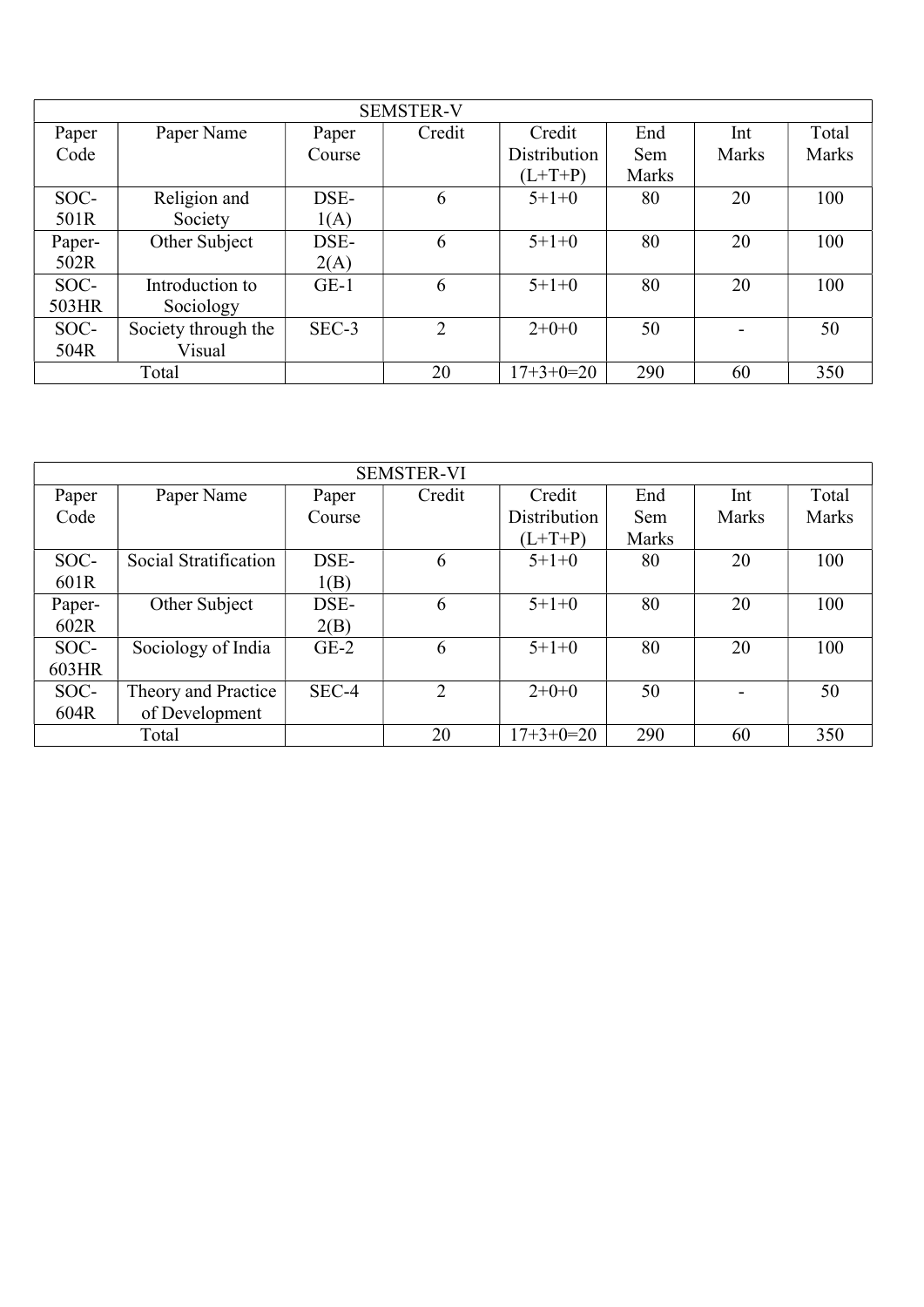# SEMESTER – I REGULAR COURSE

## DSC-1(A): INTRODUCTION TO SOCIOLOGY

### Course Objective:

This course is a broad introduction to the discipline of sociology. It familiarizes the students with the history and some of the fundamental concepts and concerns of the discipline.

### 1. Nature and Scope of Sociology

- 1.1 History of Sociology
- 1.2 Relationship of Sociology with other Social Sciences:
- 1.2.1 Anthropology
- 1.2.2 Psychology
- 1.2.3 History

### 2. Sociological Concepts

- 2.1 Status and Role
- 2.2 Groups
- 2.3 Culture
- 2.4 Socialization
- 2.5 Structure and Function
- 2.6 Social Control and Change

## COURSE CONTENTS AND ITINERARY

### 1. Nature and Scope of Sociology (6 Weeks)

- 1.1 History of Sociology
- 1.1.1 Giddens, A., 2006 (5<sup>th</sup> ed.), Sociology, London: Oxford University Press, Chapter 1, pp. 2-29.
- 1.1.2 Relationship of Sociology with other Social Sciences: Anthropology, Psychology and History.

1.1.3 Beattie, J., 1951, Other Cultures, New York: The Free Press, Chapter 2, pp. 16-34. 2. Sociological Concepts

2.1 Status and Role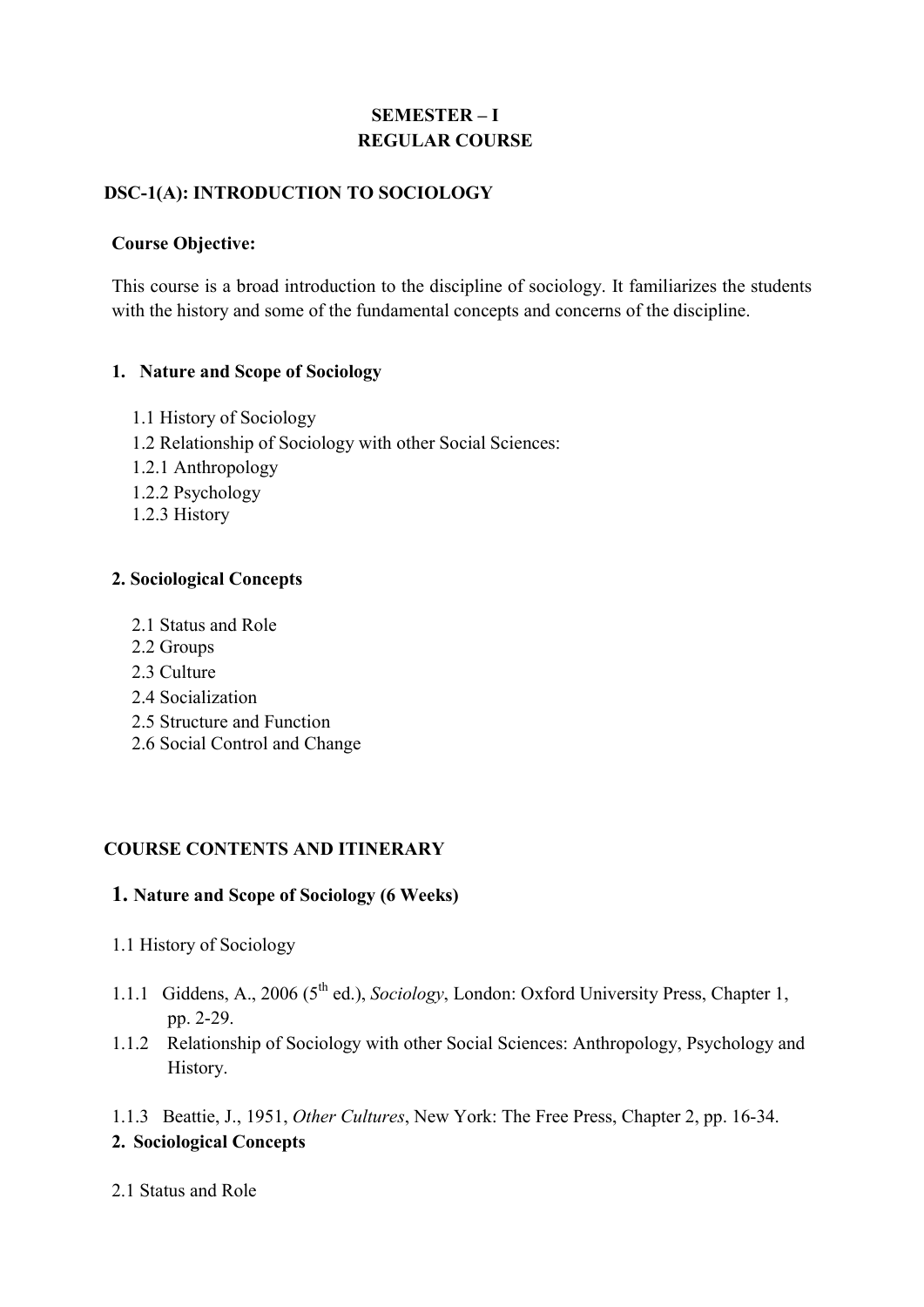- 2.1.1 Bierstedt, R., 1974, The Social Order, New York: McGraw Hill, Chapter 9, pp. 250- 279.
- 2.1.2 Linton, R., 1936, The Study of Man, New York: Appleton Century Crofts, Chapter 8, pp. 113-131.
- 2.2 Groups
- 2.2.1 Bierstedt, R., 1974, The Social Order, New York: McGraw Hill, Chapter 10, pp. 280-309.
- 2.3 Culture
- 2.3.1 Bierstedt, R., 1974, The Social Order, New York: McGraw Hill, Chapter 5 & 6, pp. 125- 187 .
- 2.4 Socialization
- 2.4.1 Horton, P.B. and C.L. Hunt, 1985, Sociology, New York: McGraw Hill, Chapter 4, pp. 79-103.
- 2.5 Structure and Function
- 2.5.1 Radcliffe-Brown, A.R., 1976, Structure and Function in Primitive Society, London: Cohen and West, Chapter 9 & 10, pp. 178-204.
- 2.6 Social Control and Change
- 2.6.1 Horton, P.B. and C.L. Hunt, 1985, Sociology, New York: McGraw Hill, Chapter 7 & 20, pp. 154-181, 509-540.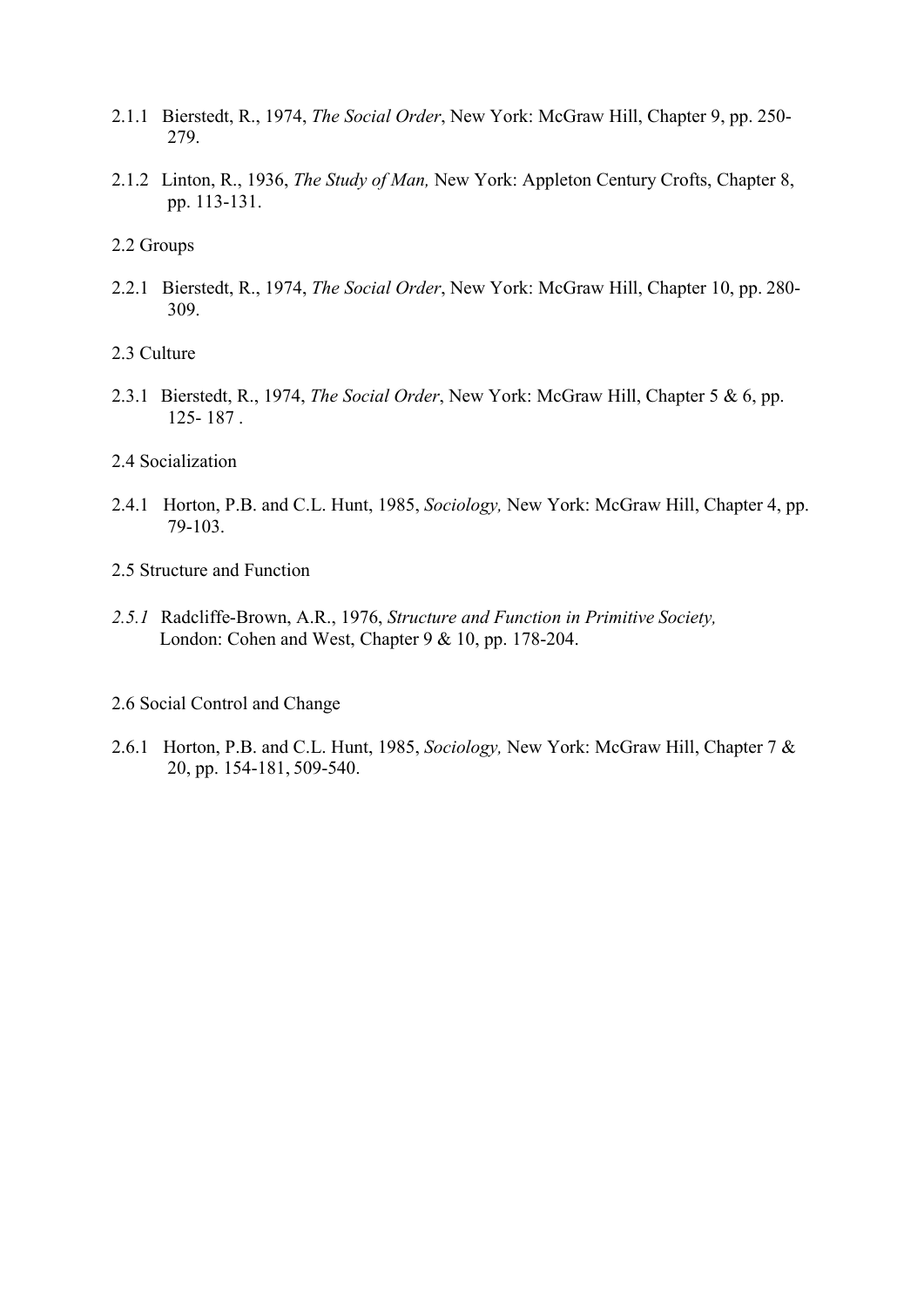### SEMESTER – II REGULAR COURSE

### DSC-1(B): SOCIOLOGY OF INDIA

#### Course Objective:

This paper aims to provide an outline of the institutions and processes of Indian society. The central objective is to encourage students to view the Indian reality through a sociological lens.

#### 1. India as a Plural Society

### 2. Social Institutions and Practices

- 2.1 Caste
- 2.2 Tribe
- 2.3 Class
- 2.4 Village
- 2.5 Family and Kinship

### 3. Identities and Change

- 3.1 Dalits' Movement
- 3.2 Women's Movement

### 4. Challenges to State and Society

- 4.1Communalism
- 4.2 Secularism

### COURSE CONTENTS AND ITINERARY

### 1. India as a Plural Society (2 Weeks)

- 1.1 Mason, Philip 1967. "Unity and Diversity : An Introductory Review" in Philip Mason(ed.) India and Ceylon: Unity and Diversity. London: Oxford University Press, Introduction.
- 1.2 Stern, Robert W. 2003. Changing India. Cambridge: CUP. Introduction. Change, societies of India and Indian Society. pp.  $1 - 31$ .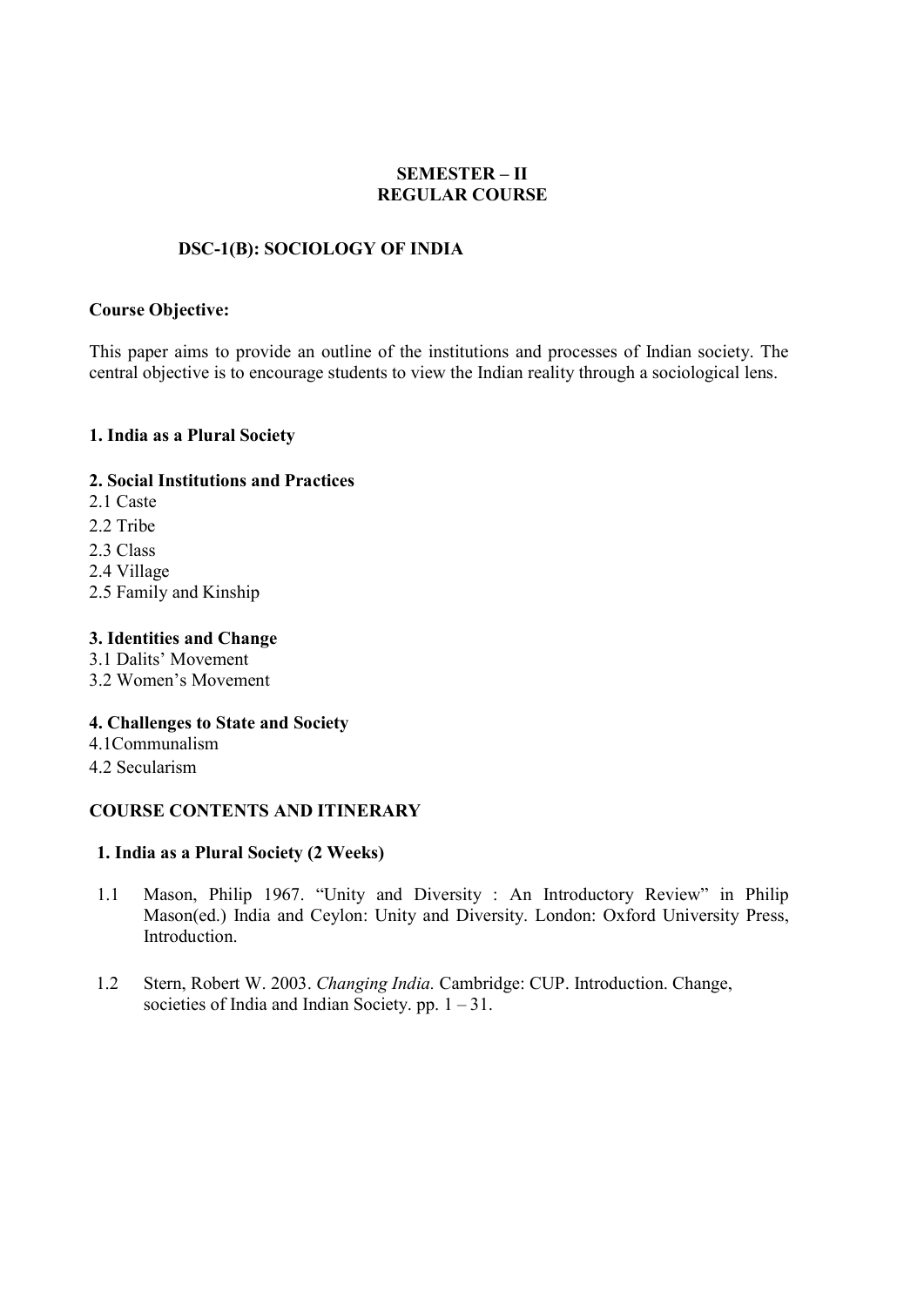#### 2. Social Institutions and Practices

#### 2.1 Caste

2.1.1 Srinivas, M.N., 1969, "The Caste System in India", in A. Beteille (ed.) Social Inequality: Selected Readings. Harmondsworth: Penguin Books, pp.265-272.

2.1.2 Srinivas, M.N., 1956, "A Note on Sanskritization and Westernization", The Far Eastern Quarterly, Volume 15, No. 4, pp 481-496.

2.1.3 Alavi, Hamaza and John Harriss (eds.) 1989. Sociology of 'Developing Societies': South Asia. London: Macmillan. John Harriss, "The Formation of Indian society: Ideology and Power". pp. 126 – 133.

### 2.2 Tribe

2.2.1 Haimendorf, C.V.F., 1967, "The Position of Tribal Population in India", in Philip Mason (ed.), India and Ceylon : Unity and Diversity, New York: Oxford University Press, Chapter 9.

#### 2.3 Class

2.3.1 Thorner, Daniel, 1992."Agrarian Structure" in Dipankar Gupta (ed.), Social Stratification in India, New Delhi: Oxford University Press, pp. 261-270.

2.3.2 Deshpande, Satish, 2003, Contemporary India : A Sociological View. New Delhi; Viking, pp. 125-150.

#### 2.4 Village

2.4.1 Srinivas, M.N., 1987, The Dominant Caste and Other Essays, Delhi: Oxford University Press, pp.20-59.

#### 2.5 Family and Kinship

2.5.1 Shah, A. M., 1998, The Family in India: Critical Essays. New Delhi: Orient Longman, pp.52-63.

2.5.2 Karve, Iravati. 1994, "The Kinship map of India", in Patricia Uberoi(ed.) Family, kinship and marriage in India. Delhi: Oxford University Press, pp.50-73.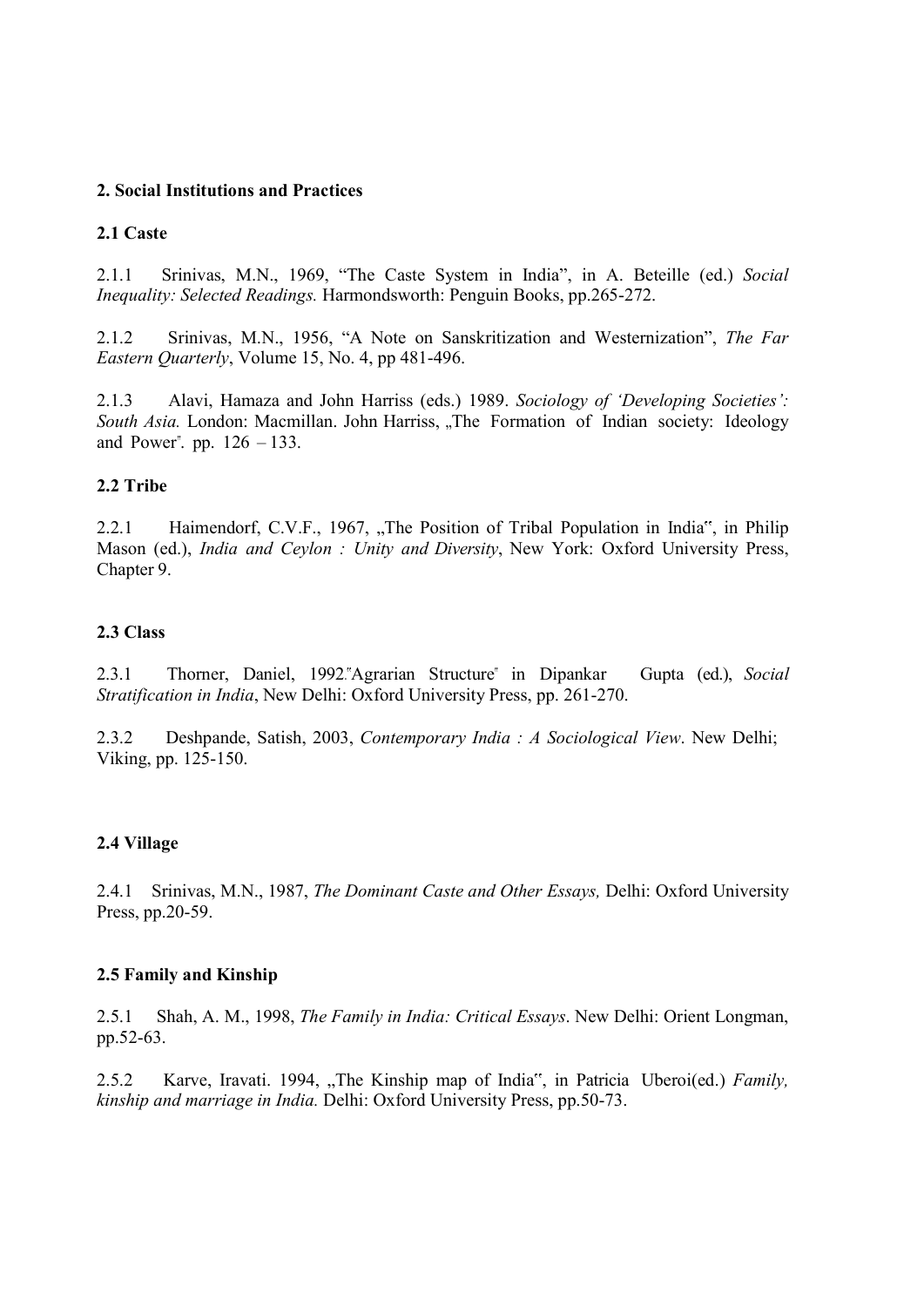#### 3. Identities and Change

3.1 Shah, Ghanshyam. 2001, Dalit identity and politics. Delhi: Sage Publications, Chapter 1 and 7.

3.2 Kumar, Radha. 1999, "From Chipko to sati: The Contemporary women's movement", in Nivedita Menon (ed.) Gender and Politics in India. Delhi: Oxford University Press, pp. 342-369.

#### 4. Challenges to State and Society

- 4.1 Madan, T.N., 1997, Modern Myths and Locked Minds. Delhi: Oxford University Press, Chapter 8.
- 4.2 Dumont, L. 1997, Religion, Politics and History in India. Paris: Mouton, Chapter 5.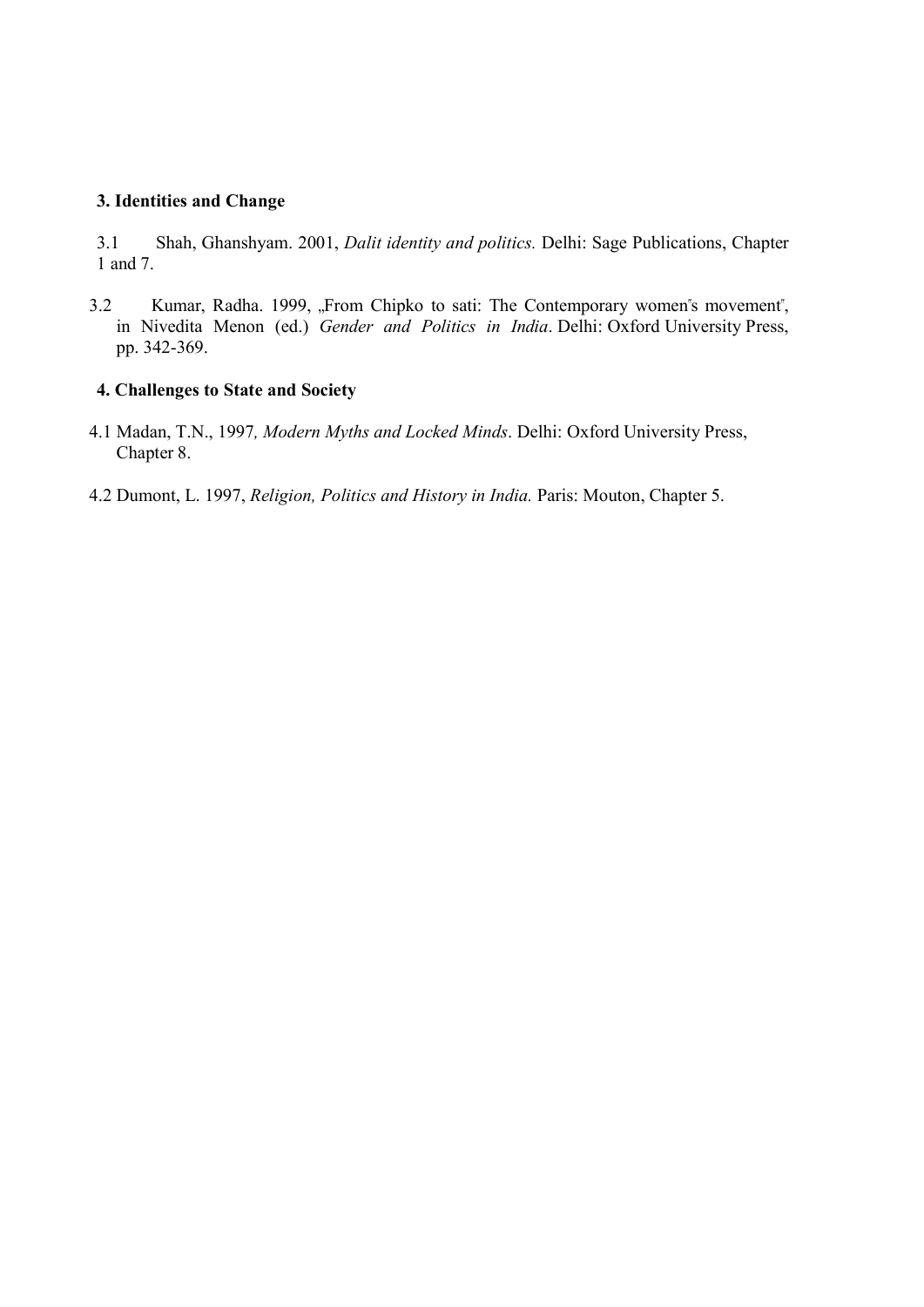# SEMESTER – III REGULAR COURSE

## DSC-1(C): SOCIOLOGICAL THEORIES

#### Course Objective:

The course introduces the students to the classical sociological thinkers, whose work has shaped the discipline of sociology.

### 1. Karl Marx

1.1 Materialist Conception of History 1.2 Class and Class Struggle

#### 2. Emile Durkheim

2.1 Social Fact 2.2 Forms of Solidarity

### 3. Max Weber

3.1 Ideal Types and Social Action 3.2 Types of Authority

### COURSE CONTENTS AND ITINERARY

#### 1. Karl Marx

#### 1.1 Materialist Conception of History

#### 1.2 Class and Class Struggle

- 1.1.1 Marx, K. and Friedrich Engels. 2002. The Communist Manifesto. Harmondsworth Penguin.
- 1.1.2 Aron, R. 1967. Main Currents in Sociological Thought. London: Weidenfield and Nicholson, Vol. 1. pp. 107-180.
- 1.1.3 Calhoun, J. Craig, 2007. Classical Sociological Theory. 2<sup>nd</sup> Edition Blackwell, pp. 73-130.
- 1.1.4 Jayapalan, N. 2001. Sociological Theories. Atlantic Publisher, pp.35-69.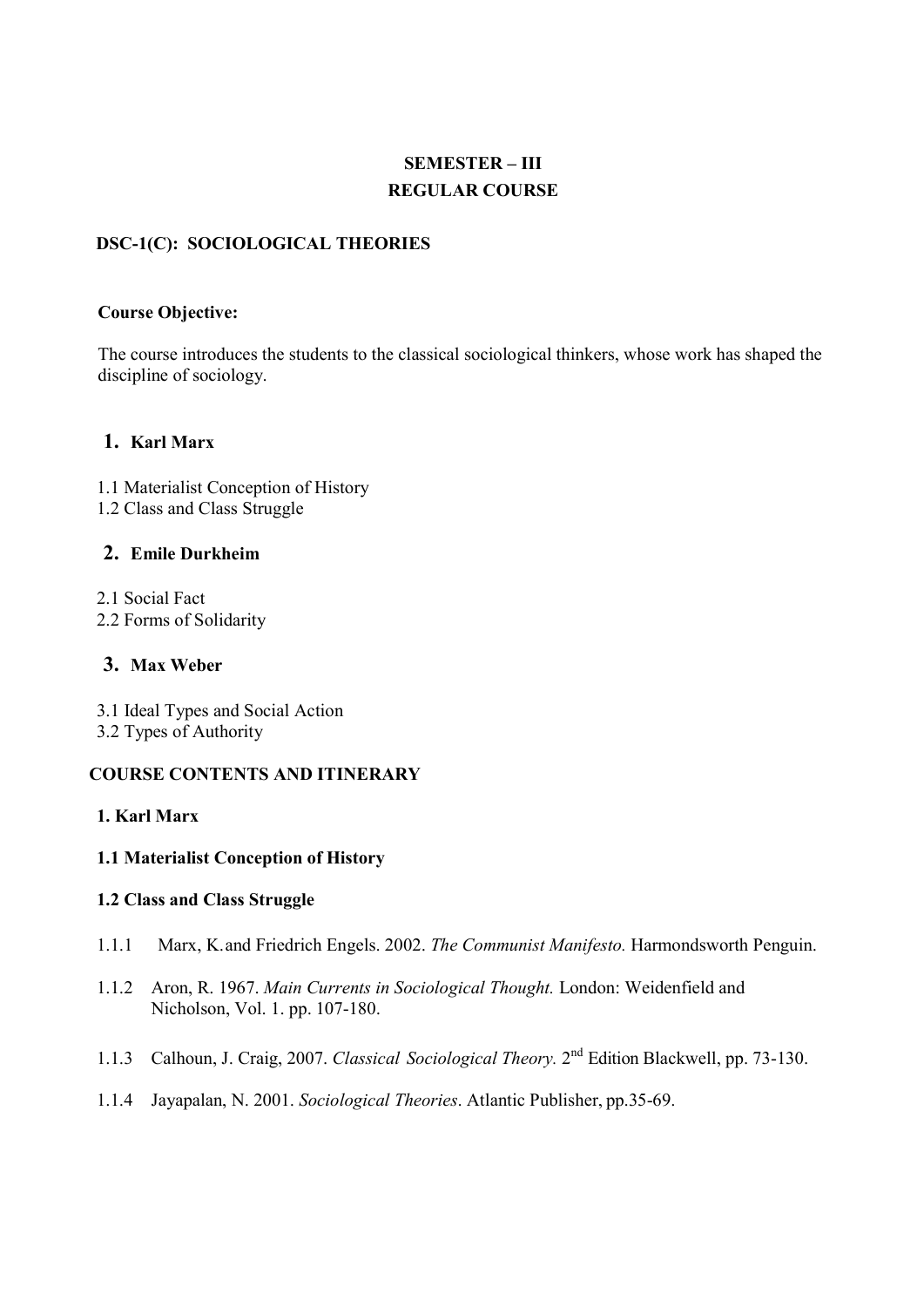### 2. Emile Durkheim

### 2.1 Social Fact

- 2.1.1 Durkheim, E. 1958. The Rules of Sociological Method. Glencoe: Free Press, Chapters 1 and 3.
- 2.1.2 Jones R.A. 1986, Emile Durkheim: An Introduction to Four Major Works. London: Sage. Chapters 3 and 4.

### 2.2 Forms of Solidarity

- 2.2.1 Aron, R. 1967. Main Currents in Sociological Thought London: Weidenfield and Nicholson, Vol. 2, pp. 11-97.
- 2.2.2 Calhoun, J. Craig, 2007. Classical Sociological Theory 2<sup>nd</sup> Edition. Blackwell, pp.131-180.
- 2.2.3 Jayapalan, N. 2001. Sociological Theories. Atlantic Publisher, pp.146-178.

### 3. Max Weber

### 3.1 Ideal Types and Social Action 3.2 Types of Authority

- 3.1.1 Gerth, H.H. and C. Wright Mills (eds.) 1948. From Max Weber: Essays in Sociology. London: Routledge and Kegan Paul, Introduction.
- 3.1.2 Aron, R. 1967. Main Currents in Sociological Thought. London: Weidenfield and Nicholson, Vol. 2, pp.177-252.
- 3.1.3 Calhoun, J. Craig, 2007. Classical Sociological Theory. 2<sup>nd</sup> Edition. Blackwell, pp.205-274.
- 3.1.4 Jayapalan, N. 2001. Sociological Theories. Atlantic Publisher, pp.97-115.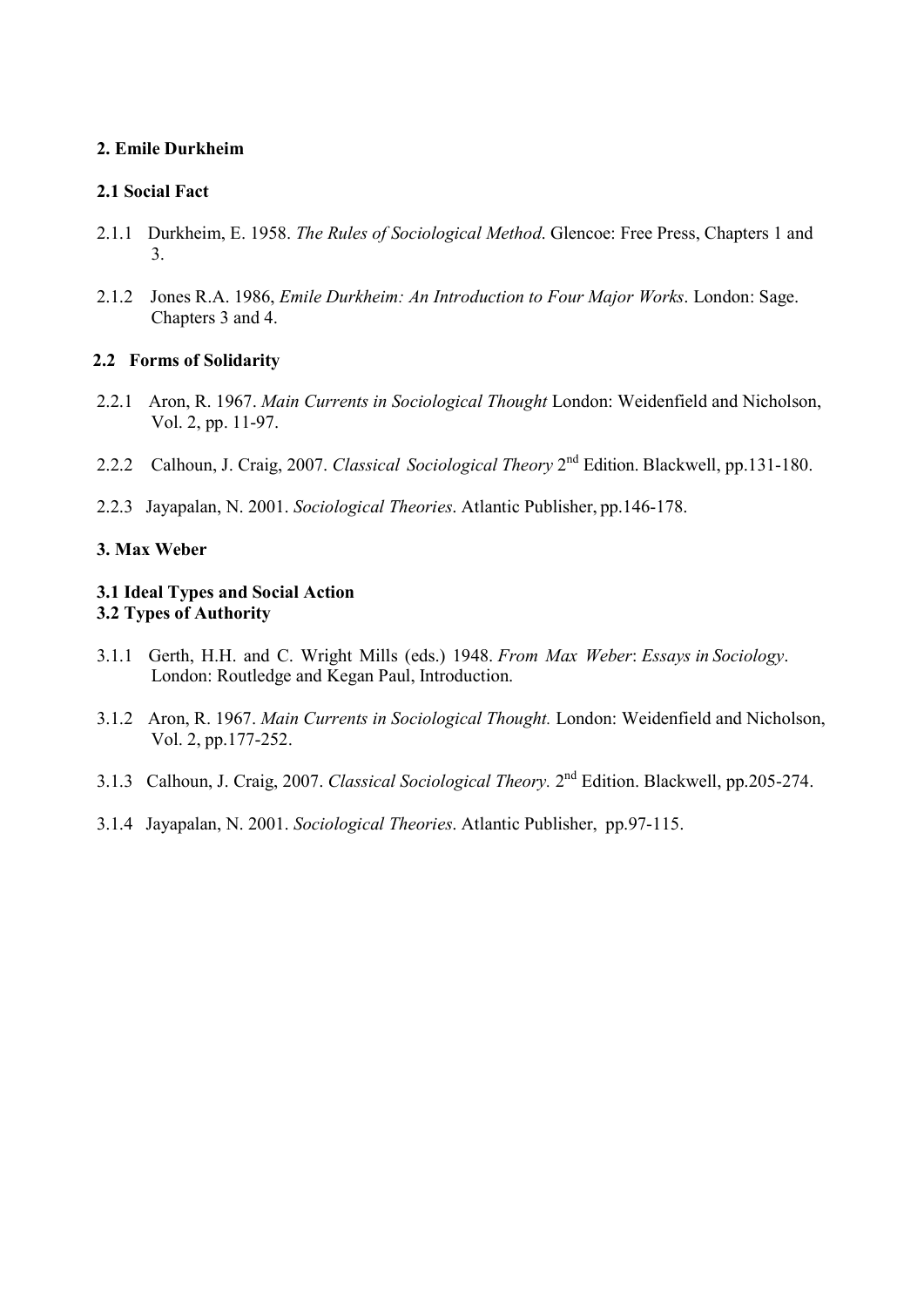# SEMESTER – III SKILL ENHANCEMENT COURSE

### SEC-1: TECHNIQUES OF SOCIAL RESEARCH

#### Course Objective:

This course aims to enhance the skills of students to understand and use techniques employed by social scientists to investigate social phenomena. With emphasis on formulating research design, methods of data collection, and data analysis, it will provide students with some elementary knowledge on how to conduct both, quantitative and qualitative research. The focus is on understanding through suggested exercises.

### 1. Research Design

- 1.1 Concepts & Hypotheses
- 1.2 Measurement, Reliability & Validity
- 1.3 Quantitative & Qualitative: Surveys & Ethnographies
- 1.4 Sampling Frameworks

### 2. Data Collection

- 2.1 Primary Sources
- 2.2 Secondary Sources

#### 3 Data Analysis

- 3.1 Content Analysis
- 3.2 Narrative Analysis
- 3.3 Statistical Analysis: frequency distribution, cross tabulation, measures of central tendency, measures of dispersion, correlation

### 4 Framing a Research Question

### COURSE CONTENTS AND ITINERARY

The course will be based on exercises to be done in groups.

#### 1. Research Design

- 1.1.1 Bryman, A. 2008, Social Research Methods, Oxford: Oxford University Press, Chapter 2, 3, 4 & 5, pp. 29-136
- 1.1.2 Amir B. Marvasti, 2004, Qualitative Research in Sociology, London: Sage, Chapter 2, 3, 4, 5, 6 & 7, pp. 14-144

### Suggested Assignments:

- a) Design a survey on factors effecting marriage choices of young people.
- b) Visit a shopping mall and observe the interaction between employees and customers/visitors. Identify themes based on your observation and prepare a questionnaire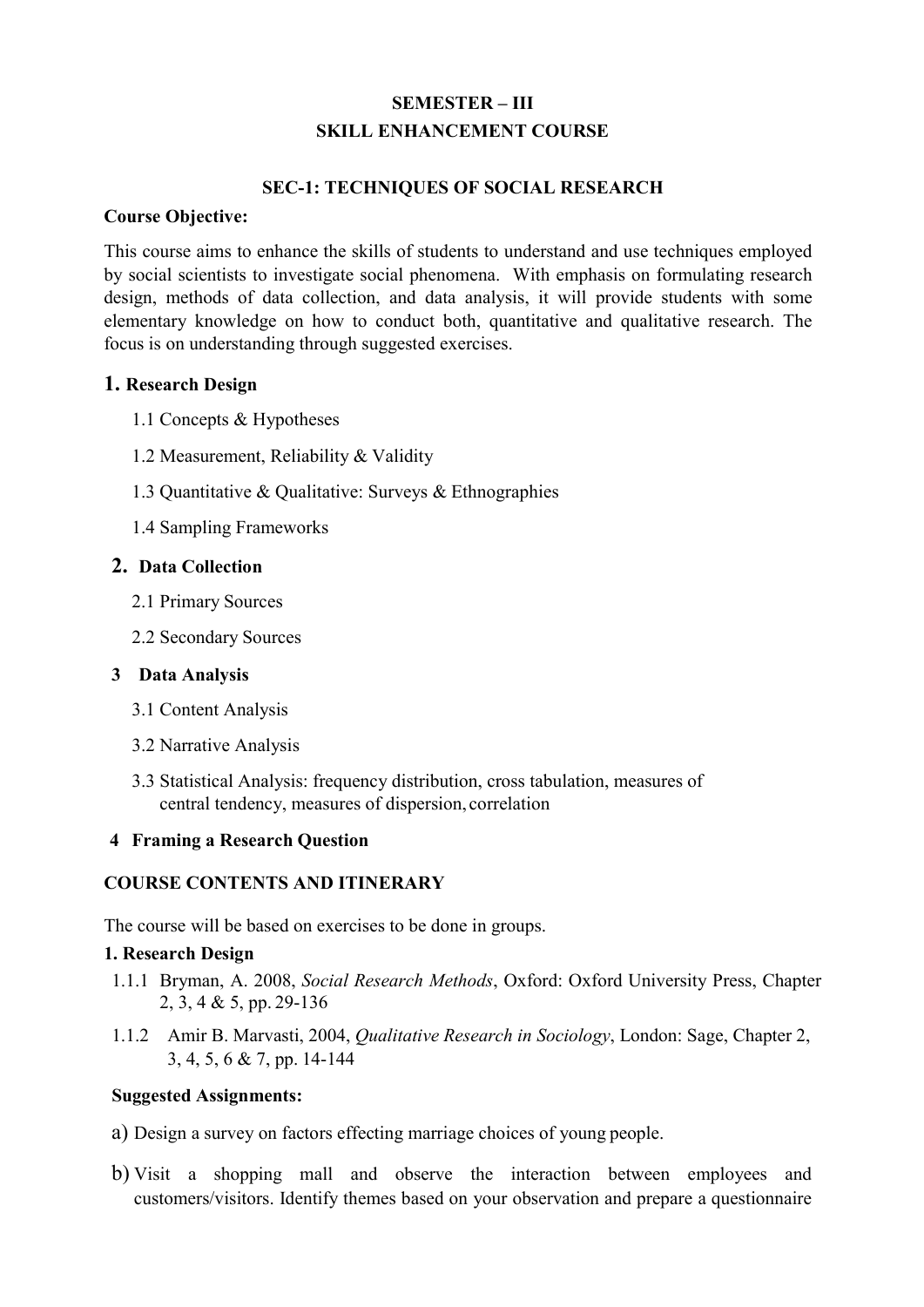based on this experience.

c) Visit the college canteen/ administrative office/a bus stop/ area outside the metro station and observe all that happens for an hour or more and write a descriptive note on it. Discussions on these notes to follow.

d) Visit a police station/ hospital/court and spend a few hours observing the scene. Write a short essay on issues of access to the field, rapport building and your role as an ethnographer.

### 2. Data Collection

2.1.1 Lofland J. and Lofland L. 1984, Analysing Social Settings: A Guide to Qualitative Observation and Experiment, California: Wadsworth

2.1.2 Morgan, David L. 1996, "Focus Groups", Annual Review of Sociology 22, pp. 29‐52

### Suggested Assignments:

a) Conduct a structured Interview with close ended options and a relatively unstructured interview on the same topic (of your choice) with similar sets of people. Observe and note the differences.

b) Look at NSS/NFHS/Census Data and write notes on the themes of how you can interpret the data.

c) Look at a set of published letters of Gandhi, Nehru, C.F. Andrews, Tagore etc. and identify key social issues that are discussed in the contents of the letters.

d) Collect 3 oral testimonies/ life histories of people who have witnessed and experienced any traumatic event in their lives.

### 3. Data Analysis (Students will be introduced to the use of Statistical Software Packages) Suggested Assignments/Exercise:

a) Choose a theme of your interest‐ for e.g., crime, technology environmental concerns or any other and look through the Sunday editorials of any national daily of the last 3 months to locate related articles.

b) Do a content analysis of advertisements of any one consumer product/service, which have appeared over one year in a leading national daily.

c) Analyse the oral testimonies you have collected in Exercise 2(d). Discuss the issues and challenges in using testimony as evidence.

d) Students will be provided with data sets to run them in a software program.

### 4. Framing a Research Question Choose a research question, identify statement(s), hypothesis and concepts. Operationalize concepts and match the methods and tools for data collection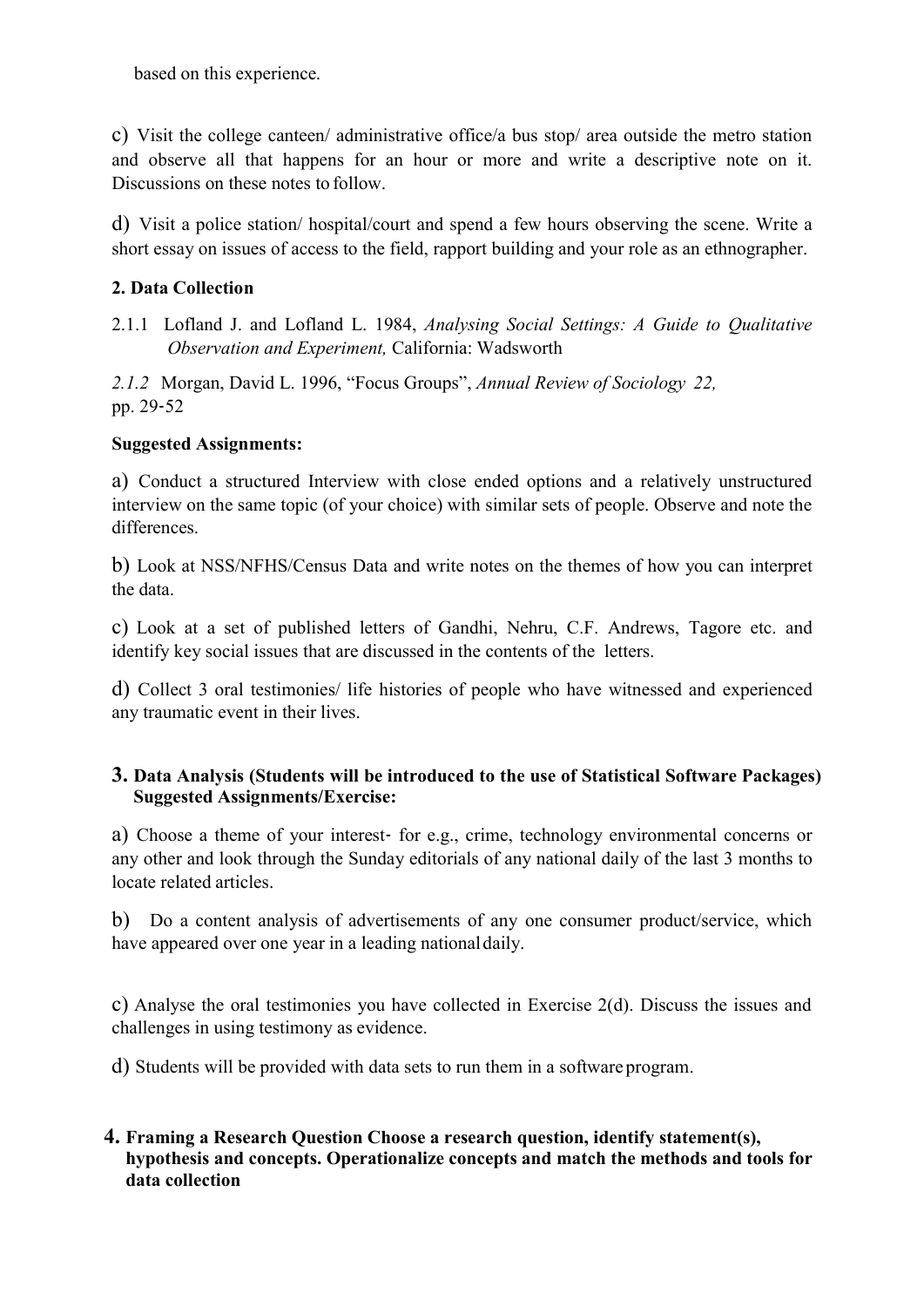# SEMESTER – IV REGULAR COURSE DSC-1(D): METHOD OF SOCIOLOGICAL ENQUIRY

#### Course Objective:

The course is a general introduction to the methodologies of sociological research methods. It will provide the student with some elementary knowledge of the complexities and philosophical underpinnings of research.

#### 1. The Logic of Social Research

- 1.1 What is Sociological Research?
- 1.2 Objectivity in the Social Sciences
- 1.3 Reflexivity

### 2. Methodological Perspectives

- 2.1 The Comparative Method
- 2.2 The Ethnographic Method

### 3. Modes of Enquiry

- 3.1 Theory and Research
- 3.2 Analyzing Data: Quantitative and Qualitative

### COURSE CONTENTS AND ITINERARY

#### 1. The Logic of Social Research 1.1 What is Sociological Research?

- 1.1.1 Mills, C. W. 1959, The Sociological Imagination, London: Oxford University Press, Chapter 1, pp. 3‐24.
- 1.1.2 Gluckman, M. 1978, 'Introduction', in A. L. Epstein (ed.), The Craft of Social Anthropology, Delhi: Hindustan Publishing Corporation, pp. xv‐xxiv.

### 1.2 Objectivity in the Social Sciences

- 1.2.1 Durkheim, E. 1958, The Rules of Sociological Method, New York: The Free Press, Chapter 1& 2, pp. 1‐46.
- 1.2.2 Weber, Max. 1949, The Methodology of the Social Sciences, New York: The Free Press, Foreword, pp. iii- x.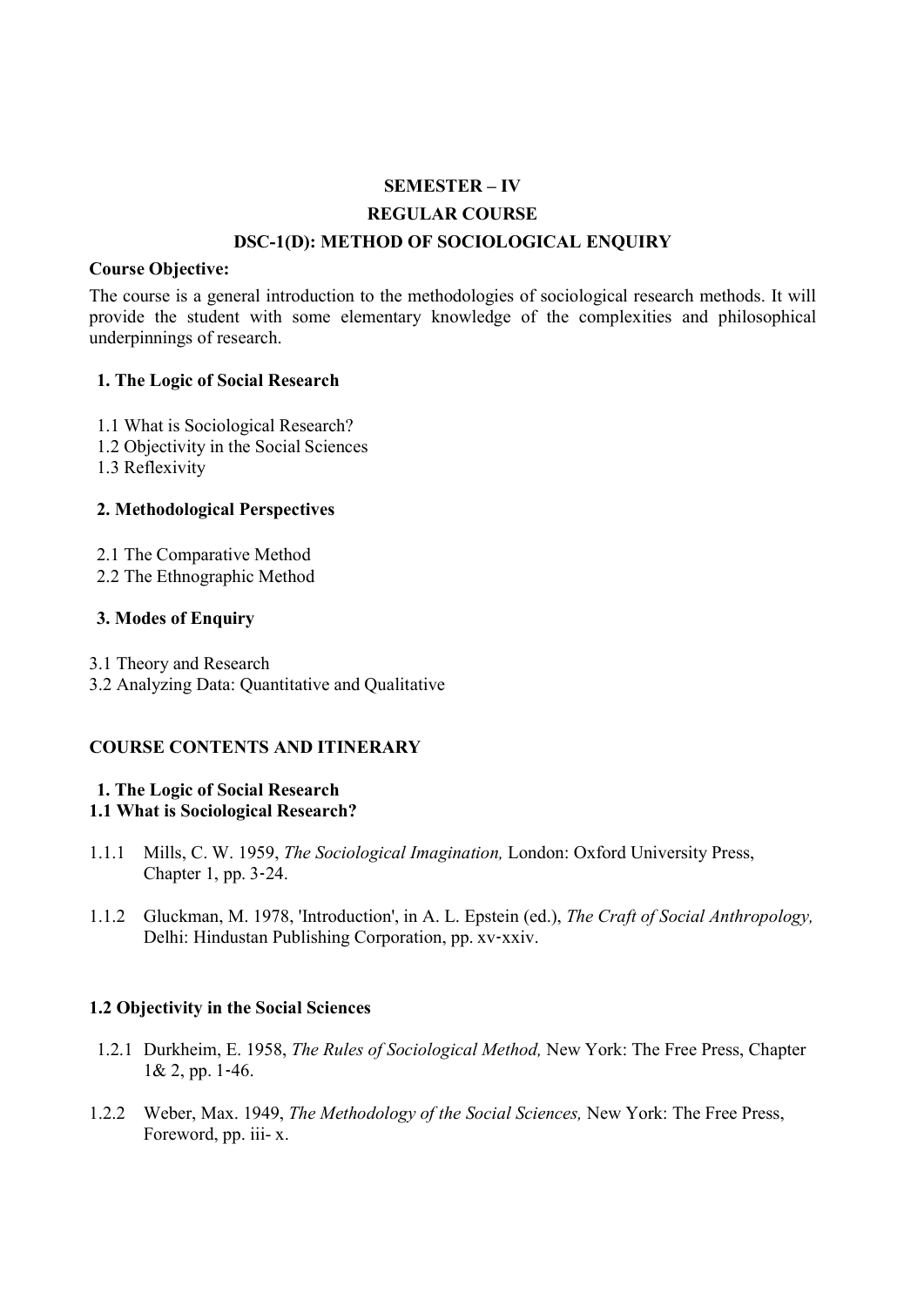### 1.3 Reflexivity

1.3.1 Gouldner, Alvin. 1970, The Coming Crisis of Western Sociology, New York: Basic Books, Chapter 13, pp. 481‐511.

### 2. Methodological Perspectives

#### 2.1 The Comparative Method

- 2.1.1 Radcliffe-Brown, A. R. 1958, Methods in Social Anthropology, Delhi: Asia Publishing Corporation, Chapter 5, pp. 91‐108.
- 2.1.2 Béteille, A. 2002, Sociology: Essays on Approach and Method, New Delhi: Oxford University Press, Chapter 4, pp. 72‐94.

#### 2.2 The Ethnographic Method

2.2.1 Geertz, Clifford. 1973. Interpretation of Cultures, New York: Basic Books. Chapter 1, pp. 3- 30.

### 3. Modes of Enquiry

#### 3.1 Theory and Research

- 3.1.1 Merton, R. K. 1972, Social Theory and Social Structure, Delhi: Arvind Publishing House, Chapters 4 & 5, pp. 139‐171.
- 3.1.2 Bryman, Alan. 2004, Quantity and Quality in Social Research, New York: Routledge, Chapter 2 & 3, pp. 11‐70.

#### 3.2 Constructing the Object of Research

3.2.1 Srinivas, M.N. et. al. 2002(reprint), The Fieldworker and the Field: Problems and Challenges in Sociological Investigation, New Delhi: OUP, Introduction, pp. 1-14.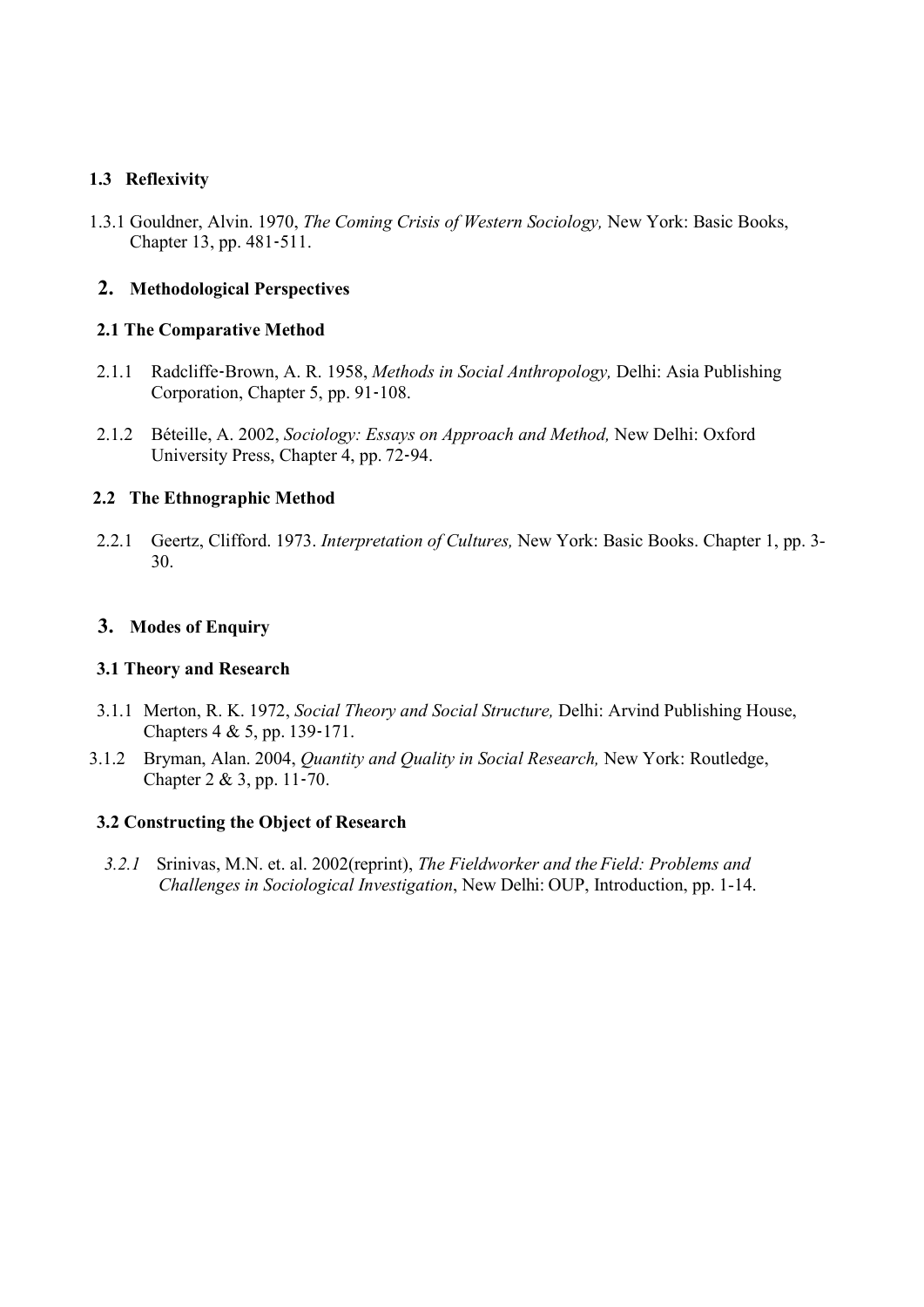# SEMESTER - IV SKILL ENHANCEMENT COURSE

## SEC-2: GENDER SENSITIZATION

#### Course Objective:

This course will sensitise students to issues related to gender and equality among all sexes. It will provide them with the tools and skills to develop and integrate a gendered perspective in work and life. In particular, students will be acquainted with laws that have an immediate bearing on gender relations.

### 1. Sex, Gender and Sexuality

- 1.1 Introduction to debates on the social construction of sex and gender
- 1.2 Cultural construction of masculinity and femininity
- 1.3 Understanding sexual preference as a right

### 2. Gender, Family, Community and the State

### 3. Gender Rights and the Law

- 3.1 Right to property
- 3.2 Personal laws
- 3.3 Violence against women
- 3.3.1 Sexual harassment
- 3.3.2 Rape
- 3.3.3 Domestic violence

### 4. Understanding Intersections of Gender, Caste, Class, Region, Religion and Disability

### COURSE CONTENTS AND ITINERARY

The course will be based on exercises to be done in groups.

#### 1. Sex and gender

- 1.1 Geetha, V. 2002. Gender. Calcutta: Stree
- 1.2 Menon, Nivedita. 2012. Seeing like a Feminist. New Delhi: Zubaan/Penguin Books
- 1.3 Bhasin, Kamala. Patriarchy. New Delhi: Kali for Women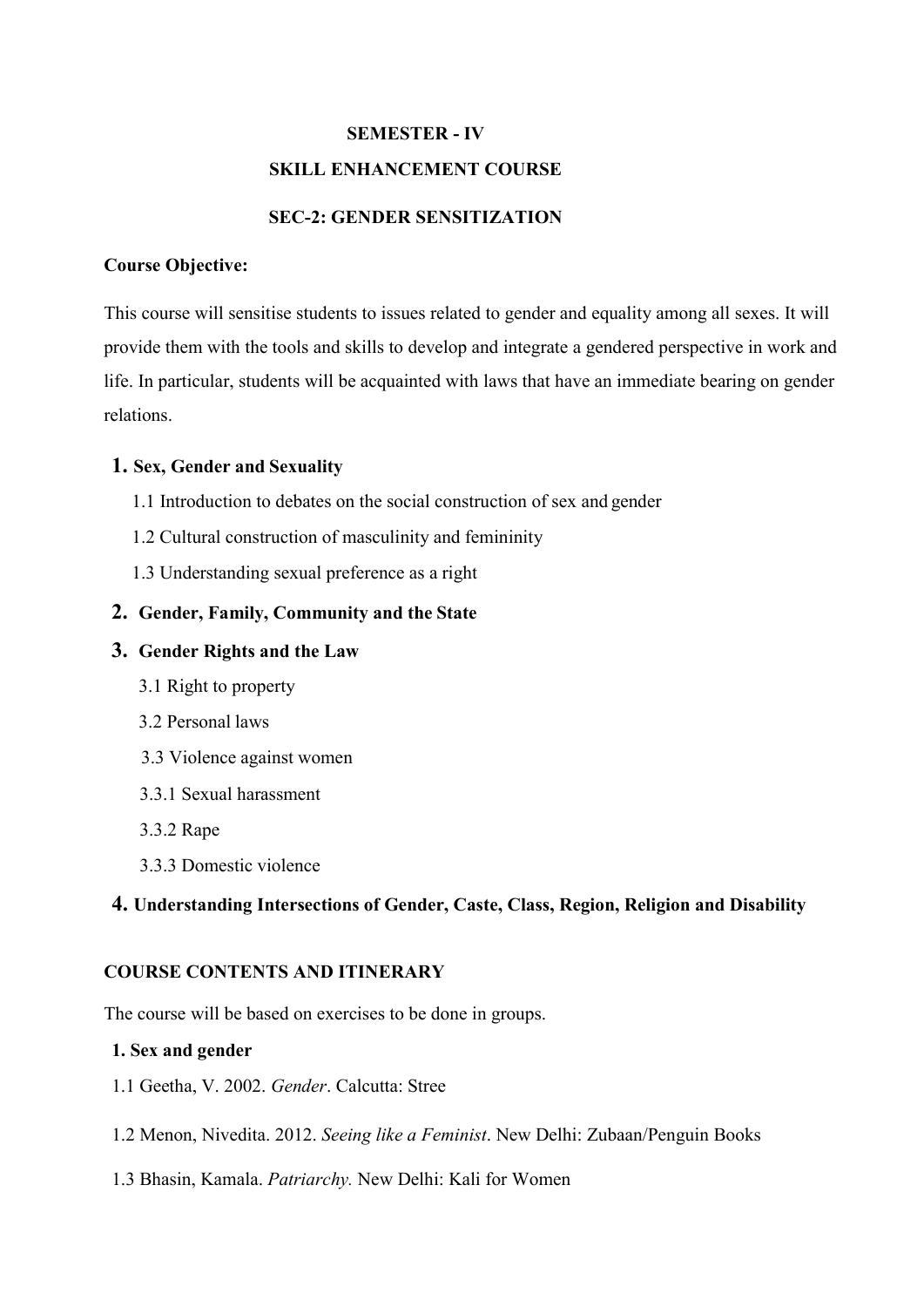1.4 Murty, Laxmi and Rajshri Dasgupta. 2012. 'Our Pictures, Our Words A Visual Journey Through The Women's Movement'. New Delhi: Zubaan

1.5 Films: Being Male Being Koti Dir: Mahuya Bandyopadhyay Many People Many Desires Dir: T. Jayashree; Boys Don't Cry Dir: Kimberley Peirce

### Suggested Assignments:

a) Discussion around any two of the above-mentioned films. Students will be asked to write a short essay on the pressures they feel of the experience in performing masculinity or femininity.

b) Presentations and discussions based around the essays.

c) Role Play: Gender and its performance in everyday life. Students to form smaller groups and present skits to address this issue creatively. This will be followed by discussions.

## 2. Gender, Family, Community and the State

- 2.1 Shah, Chayanika et al. 2005. Marriage, Family and Community: A Feminist Dialogue. Economic and Political Weekly February 19: 709 ‐722
- 2.2 Films: Izzatnagri ki Asabhya Betiyan Dir: Nakul Singh Sawhney

## Suggested Assignments/Exercise:

a) Debate or discussion on "Is the family the site of love and care" or "Is the family democratic?"

b) Look at NSS/NFHS/Census Data and write notes on the themes of how you can interpret the data

c) Writing exercise: Does a gendered division of labour in the household deny women equal opportunities?

d) Visit to a women"s shelter/Nari Niketan followed by short essays on the experience and discussions based on the same.

e) Visit to a family court followed by discussions.

f) Role play: On how to address issues of gender discrimination within the family.

### 3. Gender Rights and the Law

3.1 For all the laws relating to women please refer to the following resource: http://ncw.nic.in/frmLLawsRelatedtoWomen.aspx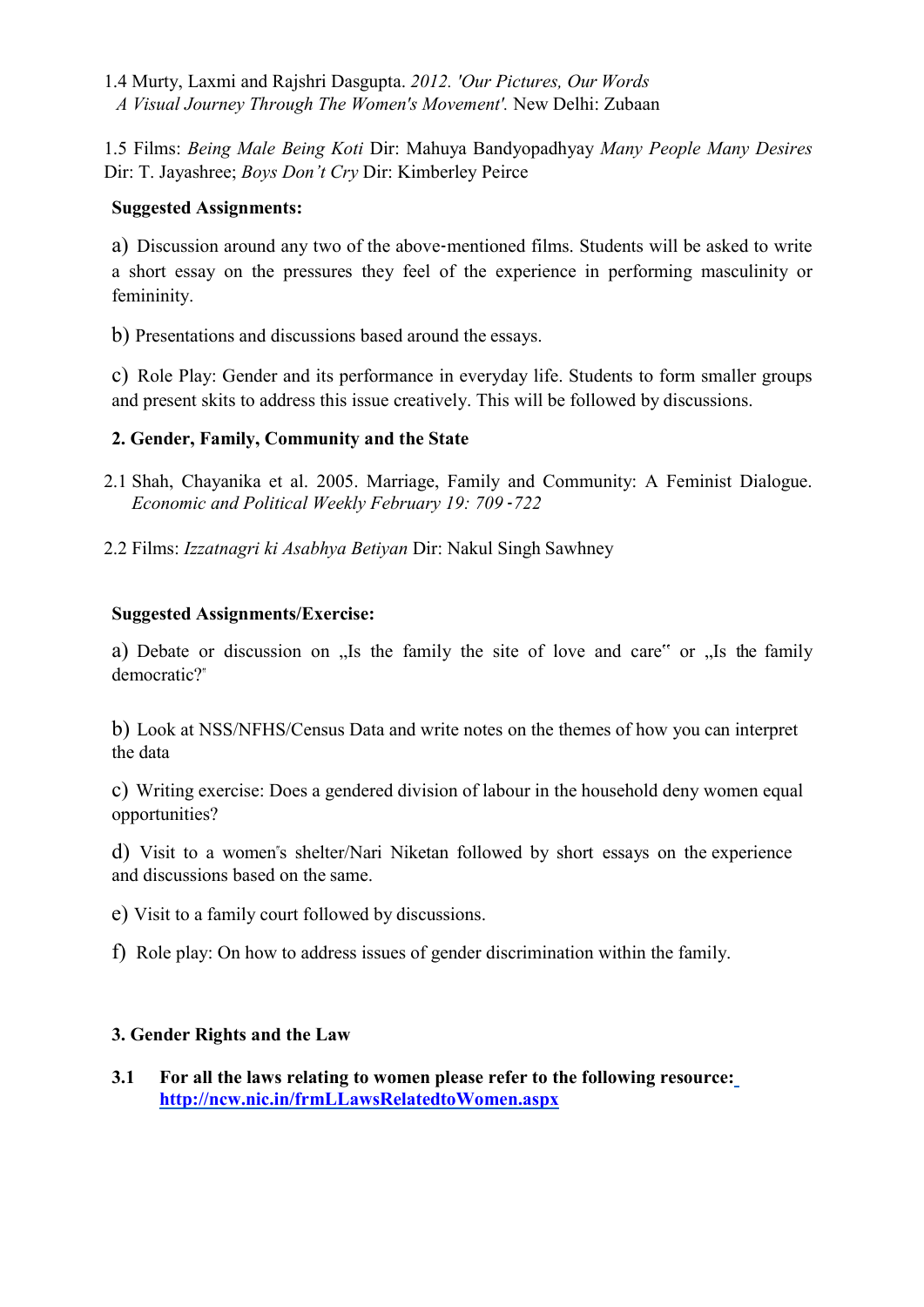3.2 Films: Gulabi Gang Dir: Nishtha Jain; North Country Dir: Niki Caro; The Accused Dir: Jonathan Kaplan

### Suggested Assignments/Exercise:

a) Debate on women"s equal right to natal property.

b) Discussion on what consent means. Students to be presented with different scenarios to enable them to problematise the notion of consent.

c) Writing exercise: Take up any one law relating to women and critically examine one or two judgments pertaining to that law. This will be followed by class presentations.

d) Reading of the Delhi University Ordinance against Sexual Harassment and discussions around it.

e) Student projects (in smaller groups) on developing IEC material (Information, Education, Communication) on the Delhi University Ordinance against Sexual Harassment for students.

f) Discussion on section 377 of the Indian Penal Code.

g) Discussions on these laws with practicing lawyers.

### 4. Understanding Intersections of Gender, Caste, Class, Region, Religion and Disability.

4.1 Tharu, S. and Niranjana, T. 1999. "Problems for contemporary theory of gender" in Nivedita Menon, Gender and Politics in India. New Delhi: Oxford University Press.

4.2 Ghai, Anita. (2003). (Dis)Embodied Form : Issues of Disabled Women. New Delhi. Har‐Anand Publications. (Selected chapters)

### Suggested Assignments/Exercise:

a) Debate on the Women"s Reservation in Parliament Bill.

b) Writing exercise: Identify any one culturally specific gender stereotypes in the context of your own life and show how you negotiate it.

c) Visits and discussion in some women"s organisations/groups in Delhi, where students will explore how organisations understand and negotiate these intersections in the larger context of women"s struggles, and struggles in the women"s movement.

d) Students can discuss posters of the women"s movement from the book Murthy and Dasgupta (2012) and be asked to design posters for a particular campaign.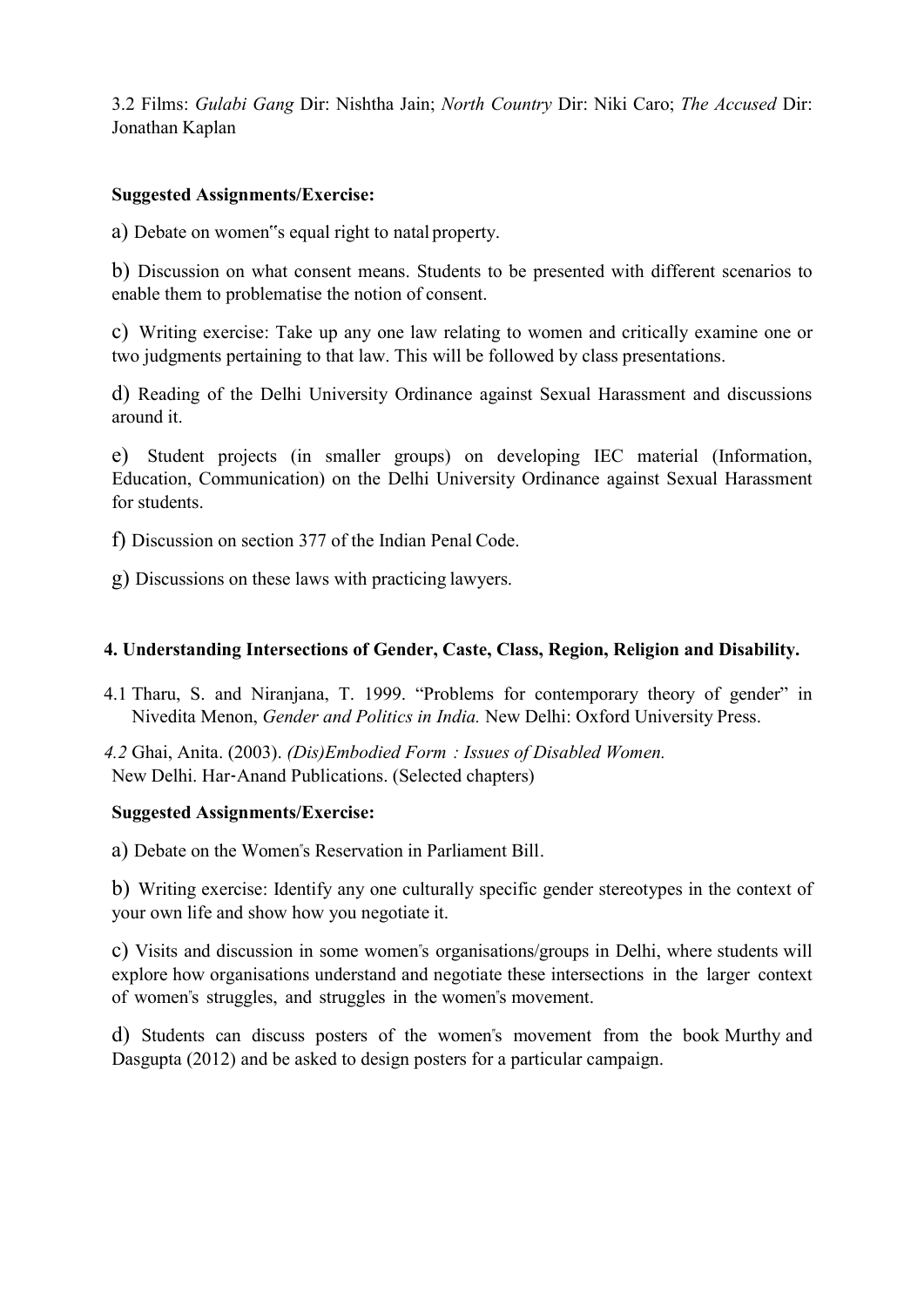#### SEMESTER - V

#### SKILL ENHANCEMENT COURSE 03 (SEC)

#### SEC-3: SOCIETY THROUGH THE VISUAL

#### Course Objective:

This course intends to train students in the specialized technique of conducting visual research and analysis of visual data. It focuses on the broad fields of Photography, Film and Multimedia as significant tools, used in contemporary research practices.

- 1. Introduction to the Sociological Study of the Visual
- 2. Sociology and the Practice of Photography
- 3. Video and Film in Sociology
- 4. Sociology, Multimedia and Hypermedia

#### COURSE CONTENTS AND ITINERARY 1. Introduction to the Sociological Study of the Visual

- 1.1 Mead, Margaret, 1995. 'Visual Anthropology in a Discipline of Words' in Principles of Visual Anthropology (ed) Paul Hockings, Second Edition, Mouton de Gruyter, pp 3-10
- 1.2 Pink, Sarah. 2013. Doing Visual Ethnography, Sage Publications Limited, Chaps 1 and 2

#### 2. Sociology and the Practice of Photography

- 2.1 Collier, John and Malcom Collier. 1986. Visual Anthropology: Photography as a Research Method, University of New Mexico Press, Chaps 1, 2 and 3
- 2.2 Becker, Howard S. 'Visual Sociology, Documentary Photography, and Photojournalism: It's (Almost) All a Matter of Context' in Image-Based Research: A sourcebook for Qualitative Researchers, Jon Prosser ed., Falmer Press, pp. 74-85
- 2.3 Prosser, Jon & Dona Scwartz, 1998. 'Photographs within the Sociological Research Process' in Image-Based Research: A sourcebook for Qualitative Researchers, Jon Prosser ed., Falmer Press, pp. 101-115

#### 3. Video and Film in Sociology

- 3.1 Asch, Timothy and Patsy Asch, 1995. 'Film in Ethnographic Research' in Principles of Visual Anthropology (ed) Paul Hockings, Second Edition, Mouton de Gruyter, pp. 335-362
- 3.2 MacDougall, David. 2011. 'Anthropological Filmmaking: An Empirical Art.' in Sage Handbook of Visual Research Methods, Eric Margolis & Luc Pauwels, eds, pp. 99-113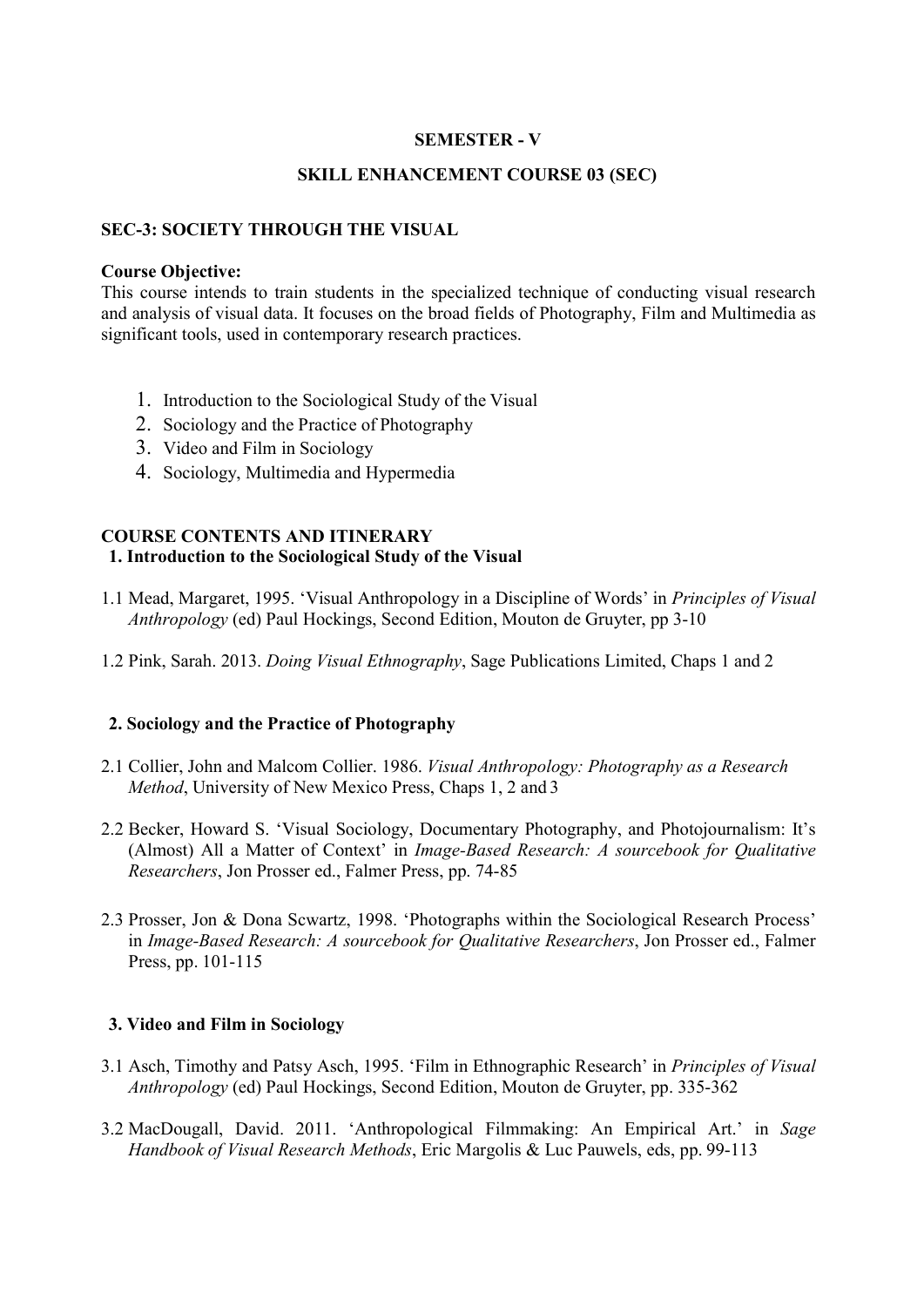3.3 Schaeffer, Joseph H, 1995. 'Videotape: New Techniques of Observation and Analysis in Anthropology' in Principles of Visual Anthropology (ed) Paul Hockings, Second Edition, Mouton de Gruyter, pp. 255-284

#### 4. Sociology, Multimedia and Hypermedia

- 4.1 Harper, Douglas.2012. Visual Sociology, Routledge, Chaps 7,8 and 9
- 4.2 Pink, Sarah. 2004. 'Conversing Anthropologically: Hypermedia as Anthropological Text' in Working Images: Visual Research and Representation in Ethnography, Sarah Pink et al. eds, Routledge, pp. 164-181
- 4.3 Lewis, Rob W. 'Media Convergence and Social Research: The Hathaway Project' in Image-Based Research: A sourcebook for Qualitative Researchers, Jon Prosser ed., Falmer Press, pp. 143-156

Note: The prescribed readings are application and practice oriented, providing guidelines for conducting Visual Research. The students will be expected to carry out short field research exercises based on these guidelines.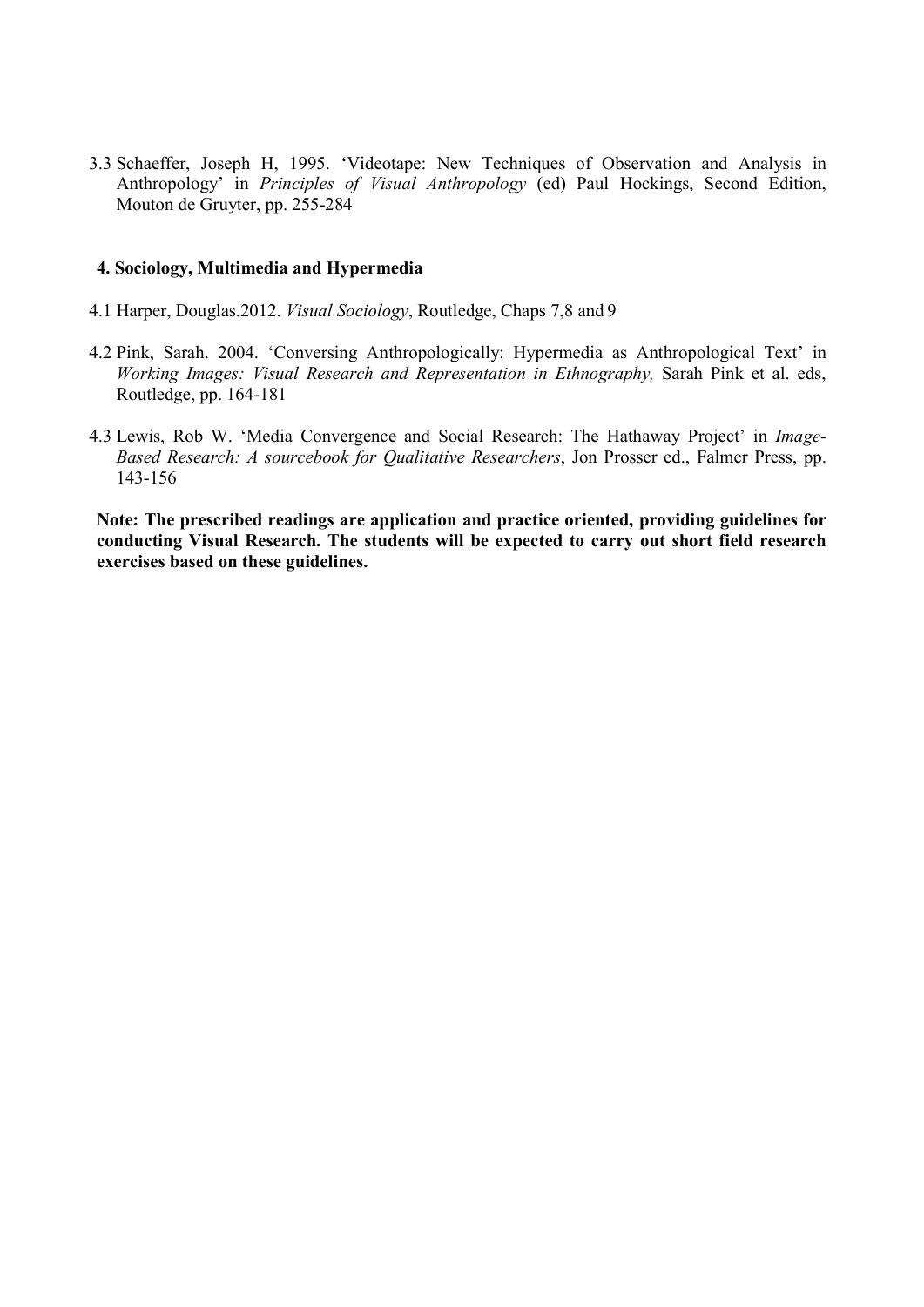#### SEMESTER - V

### DISCIPLINE SPECIFIC ELECTIVE

### DSE-1(A): RELIGION AND SOCIETY

#### Course Objective:

This course acquaints students with a sociological understanding of religion. It examines some forms of religion in India and its role in modern society.

#### 1. Understanding Religion

- 1.1 Sociology of Religion: Meaning and Scope
- 1.2 Sacred and Profane
- 1.3 Religion and Rationalization
- 1.4 Rites of Passage

#### 2. Religion in India

- 2.1 Hinduism
- 2.2 Islam
- 2.3 Christianity
- 2.4 Sikhism
- 2.5 Buddhism
- 3. Secularism & Communalism

#### COURSE CONTENTS AND ITINERARY

#### 1. Understanding Religion:

#### 1.1 Sociology of Religion: Meaning and Scope

- 1.1.1 Béteille, A. 2002. Sociology: Essays on Approach and Method. OUP: New Delhi, pp134‐150.
- 1.1.2 Berger. 1967. The Sacred Canopy. Garden City: New York, pp175‐ 186.
- 1.1.3 Asad. T. 1993. Genealogies of Religion: Discipline and Reasons of Power in Christianity and Islam, John Hopkins Press: Baltimore, pp 27‐54.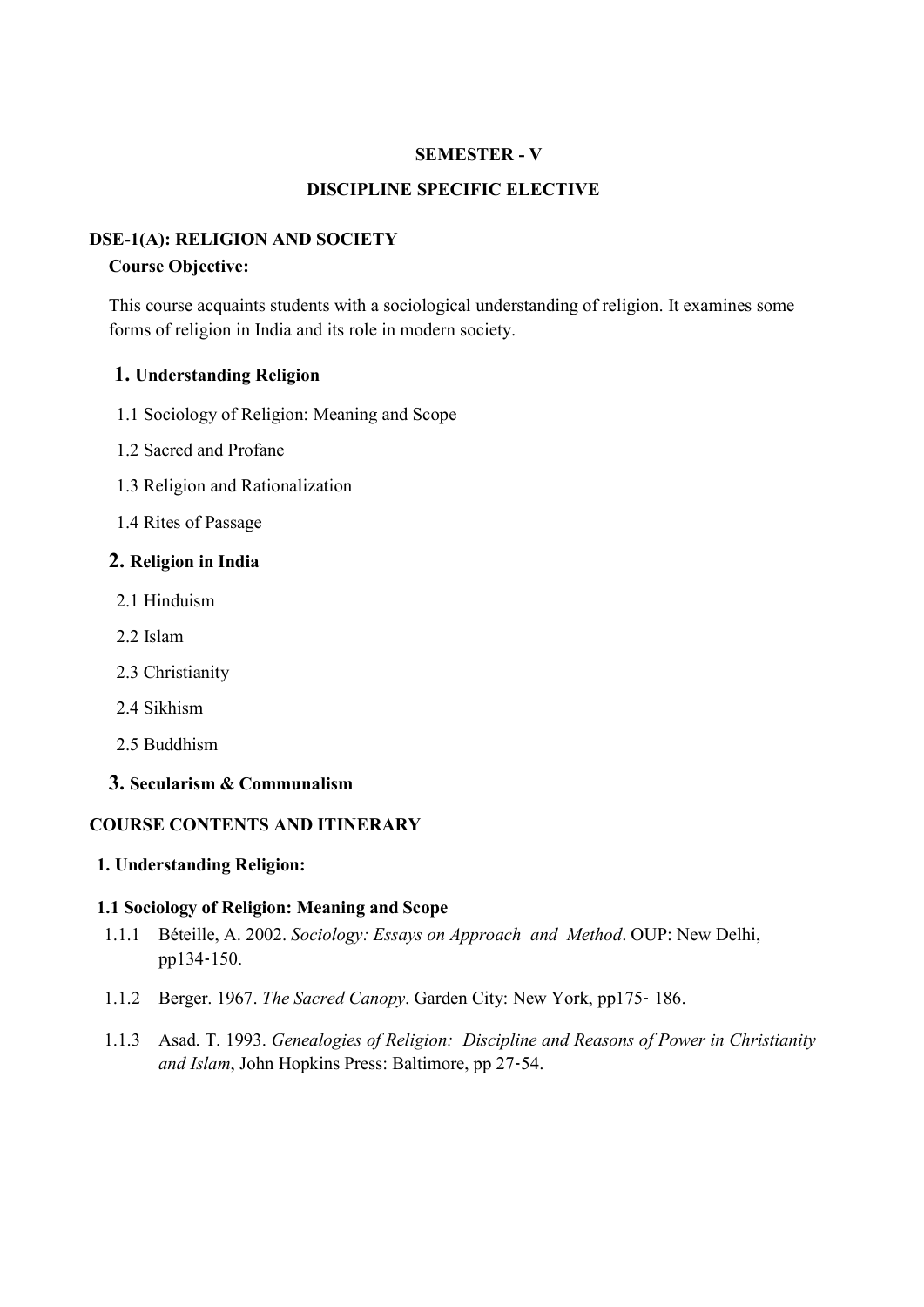#### 1.2 Rites of Passage

1.2.1 Gennep A. V, 1960. Rites of Passage. London: Routledge and Kegan and Paul, pp 1 - 14; 65‐70; 74‐77; 85‐90; 101‐107; 116‐128; 130‐135&141‐ 165.

#### 2. Religion in India:

- 2.1.1 Sontheimer, Gunther-Dietz, and Hermann Kulke. Hinduism Reconsidered. New Delhi: Manohar, 2001. Hinduism: The Five Components and their Interaction. pp. 305 – 322.
- 2.1.2 Fuller, C. J. 2004, The Camphor Flame: Popular Hinduism and Society in India, New Jersey: Princeton University Press, Introduction.
- 2.1.3 Srinivas, M.N. 1952. Religion and Society among the Coorgs of South India, Clarendon: Oxford, pp 100‐122.
- 2.2 Momin. A.R., 2004. 'The Indo-Islamic Tradition' in Robinson, R. (ed.) Sociology of Religion in India. New Delhi: Sage. pp 84‐99.
- 2.3 Robinson, R. 2003. 'Christianity in the Context of Indian Society and Culture' in Das Veena (ed.), Oxford Indian Companion to Sociology and Social Anthropology, OUP: New Delhi, pp. 884‐ 907.
- 2.4 Uberoi, J.P.S. 1991. 'The Five Symbols of Sikhism' in Madan, T.N. (ed.) Religion in India. New Delhi : OUP, pp 320 ‐333.
- 2.5 Omvedt, G. 2003. Buddhism in India: Challenging Brahmanism and Caste, New Delhi : Sage, pp 23‐53.

#### 3. Secularism and Communalism

- 3.1. Chadwick, Owen. The Secularization of the European Mind in the Nineteenth Century. Cambridge: Cambridge University Press, 1975, pp 1- 20.
- 3.2 Madan, T.N. 1991. 'Secularism in its Place' in T. N. Madan, T.N. (ed.) Religion in India. New Delhi : OUP, pp 394 ‐413.
- 3.3. Saberwal, S. 1991. 'Elements of Communalism' in T. N. Madan, (ed.) Religion in India. OUP: New Delhi, pp 339 ‐350.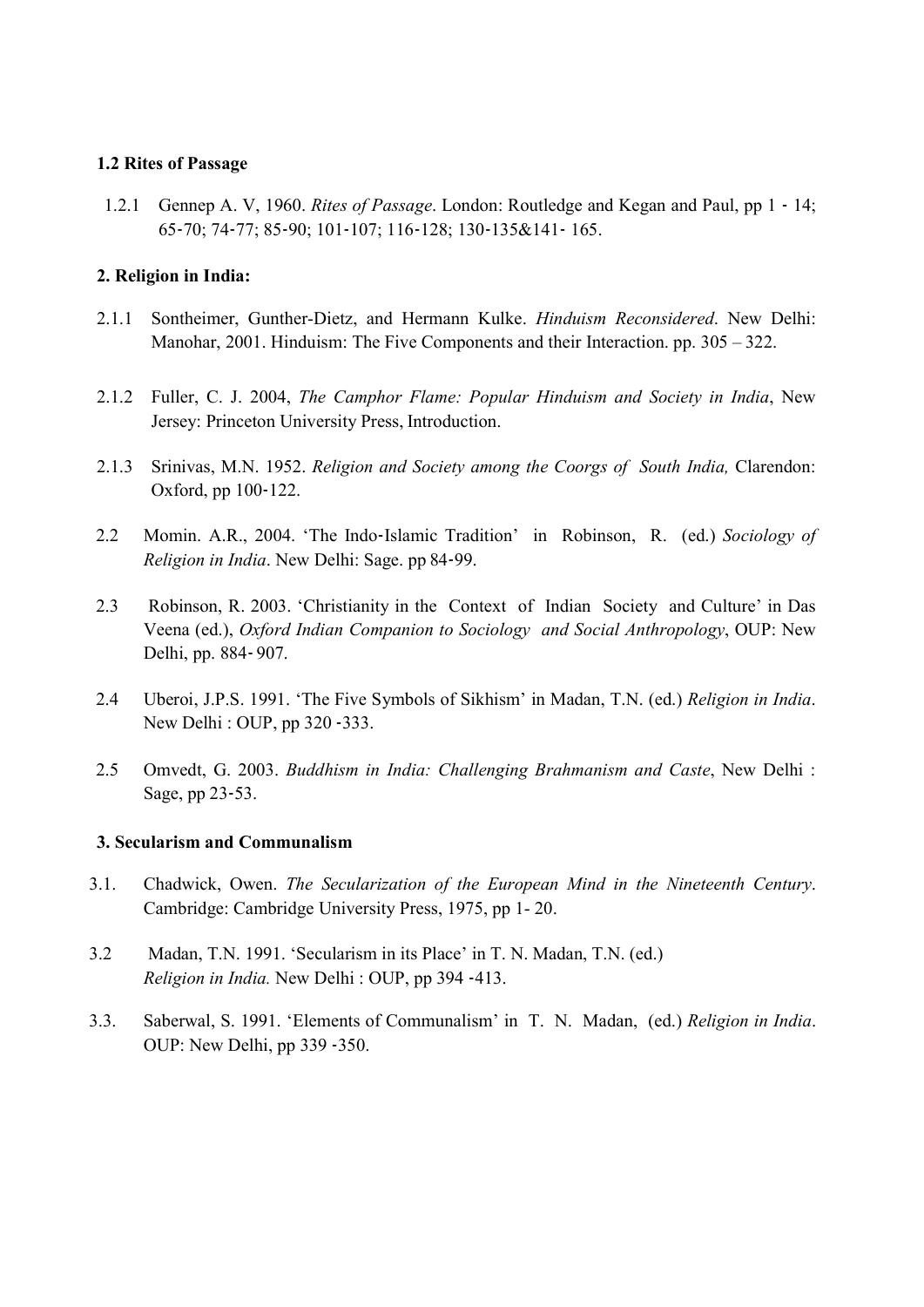# SEMESTER – V GENERIC ELECTIVE GE-1: INTRODUCTION TO SOCIOLOGY

Course Objective:

This course is a broad introduction to the discipline of sociology. It familiarizes the students with the history and some of the fundamental concepts and concerns of the discipline.

## 1. Nature and Scope of Sociology

- 1.1 History of Sociology
- 1.2 Relationship of Sociology with other Social Sciences:
- 1.2.1 Anthropology
- 1.2.2 Psychology
- 1.2.3 History

## 2. Sociological Concepts

- 2.1 Status and Role
- 2.2 Groups
- 2.3 Culture
- 2.4 Socialization
- 2.5 Structure and Function
- 2.6 Social Control and Change

## COURSE CONTENTS AND ITINERARY

### 1. Nature and Scope of Sociology

- 1.1 History of Sociology
- 1.1.1 Giddens, A., 2006 (5<sup>th</sup> ed.), Sociology, London: Oxford University Press, Chapter 1, pp. 2-29.
- 1.1.2 Relationship of Sociology with other Social Sciences: Anthropology, Psychology and History.
- 1.1.3 Beattie, J., 1951, Other Cultures, New York: The Free Press, Chapter 2, pp. 16-34.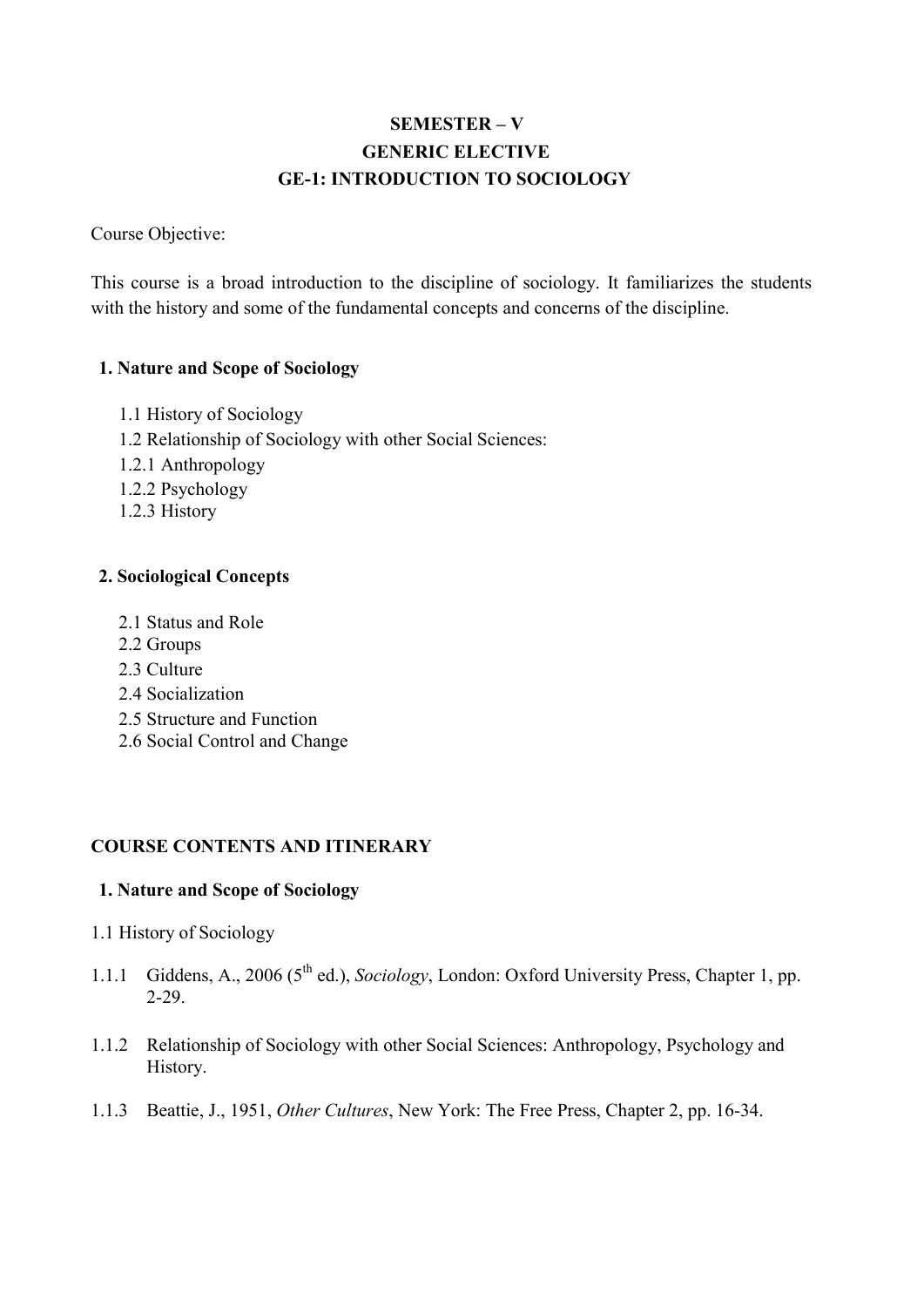#### 2. Sociological Concepts

- 2.1 Status and Role
- 2.1.1 Bierstedt, R., 1974, The Social Order, New York: McGraw Hill, Chapter 9, pp. 250-279.
- 2.1.2 Linton, R., 1936, The Study of Man, New York: Appleton Century Crofts, Chapter 8, pp. 113-131.
- 2.2 Groups
- 2.2.1 Bierstedt, R., 1974, The Social Order, New York: McGraw Hill, Chapter 10, pp. 280-309.
- 2.3 Culture
- 2.3.1 Bierstedt, R., 1974, The Social Order, New York: McGraw Hill, Chapter 5 & 6, pp. 125-187 .
- 2.4 Socialization
- 2.4.1 Horton, P.B. and C.L. Hunt, 1985, Sociology, New York: McGraw Hill, Chapter 4, pp. 79-103.
- 2.5 Structure and Function
- 2.5.1 Radcliffe-Brown, A.R., 1976, Structure and Function in Primitive Society, London: Cohen and West, Chapter 9 & 10, pp. 178-204.
- 2.6 Social Control and Change
- 2.6.1 Horton, P.B. and C.L. Hunt, 1985, Sociology, New York: McGraw Hill, Chapter 7 & 20, pp. 154-181, 509-540.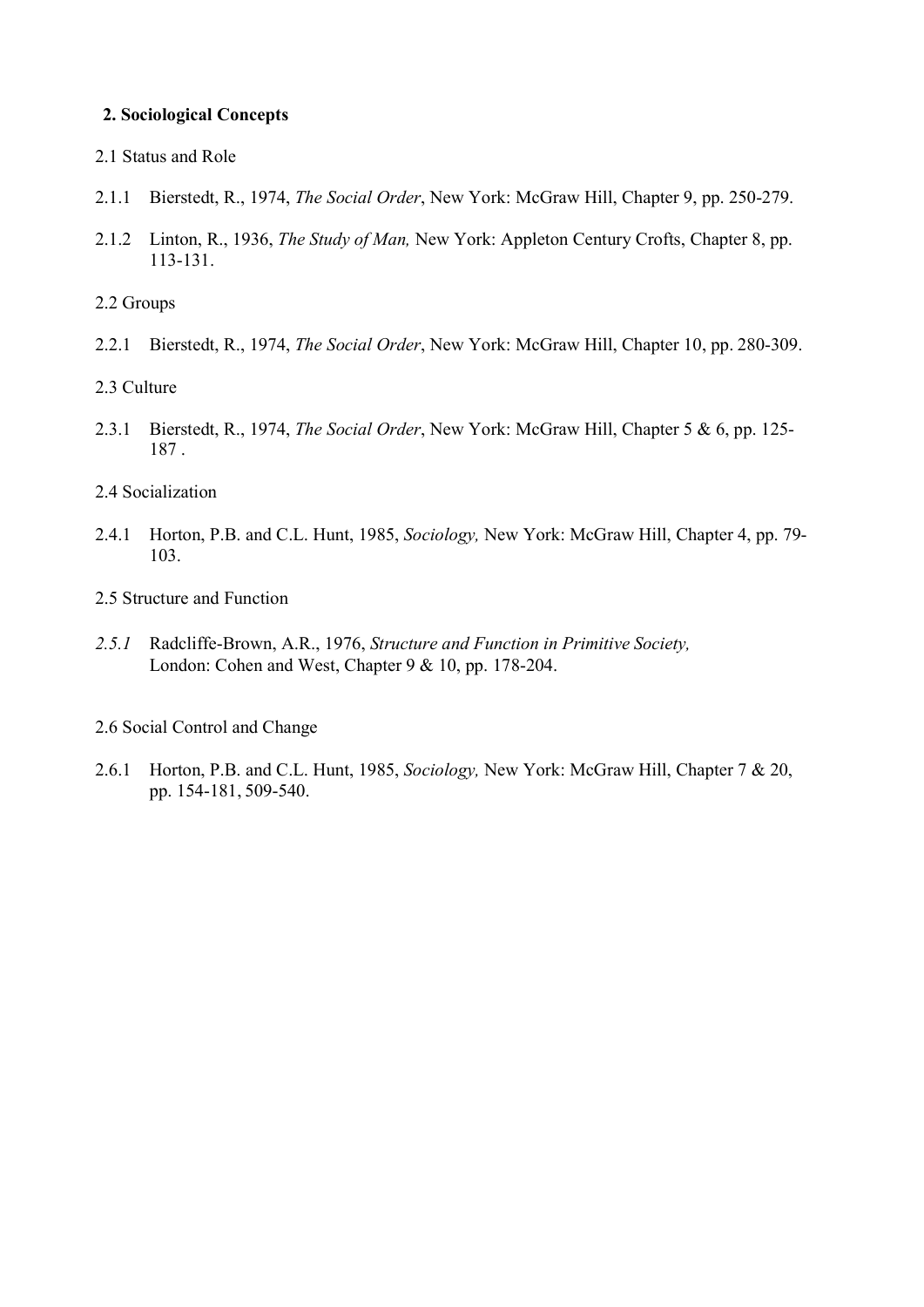## SEMESTER - VI SKILL ENHANCEMENT COURSE SEC-4: THEORY AND PRACTICE OF DEVELOPMENT

#### Course Objective:

This course aims to familiarise students with the arguments of development theory in the decades of 80s onwards and equip them with some of the methodology in development practices adopted since then.

### 1. What is development?

### 2. Recent trends in Development

### 2.1 Neo-liberalism: Growth as Development

- 2.1a. Re-emergence of Neo-classical perspective
- 2.1b. SAP and its Critique

### 2.2 Post development Theory

2.2a. Knowledge as Power

2.2b. Participatory Development

 $2.2c$ . GAD

### 2.3 Sustainable Development Theory: UN Earth Charter 1992

- 2.3a. Hegemonic approach: PPP
- 2.3b. Environmental discourse

### 3. Human Development Theory: Growth vs. Development

#### Course Content and Itinerary

#### 1. What is development?

1.1 McMichael, Philip. Development And Social Change. Thousand Oaks, Calif.: Pine Forge Press, 2000. pp. 1-40

### 2. Recent Trends in Development

#### 2.1 Neo-Liberalism: Growth as Development

- 2.1a. Re-emergence of Neo-classical perspective
- 2.1b. SAP and its Critique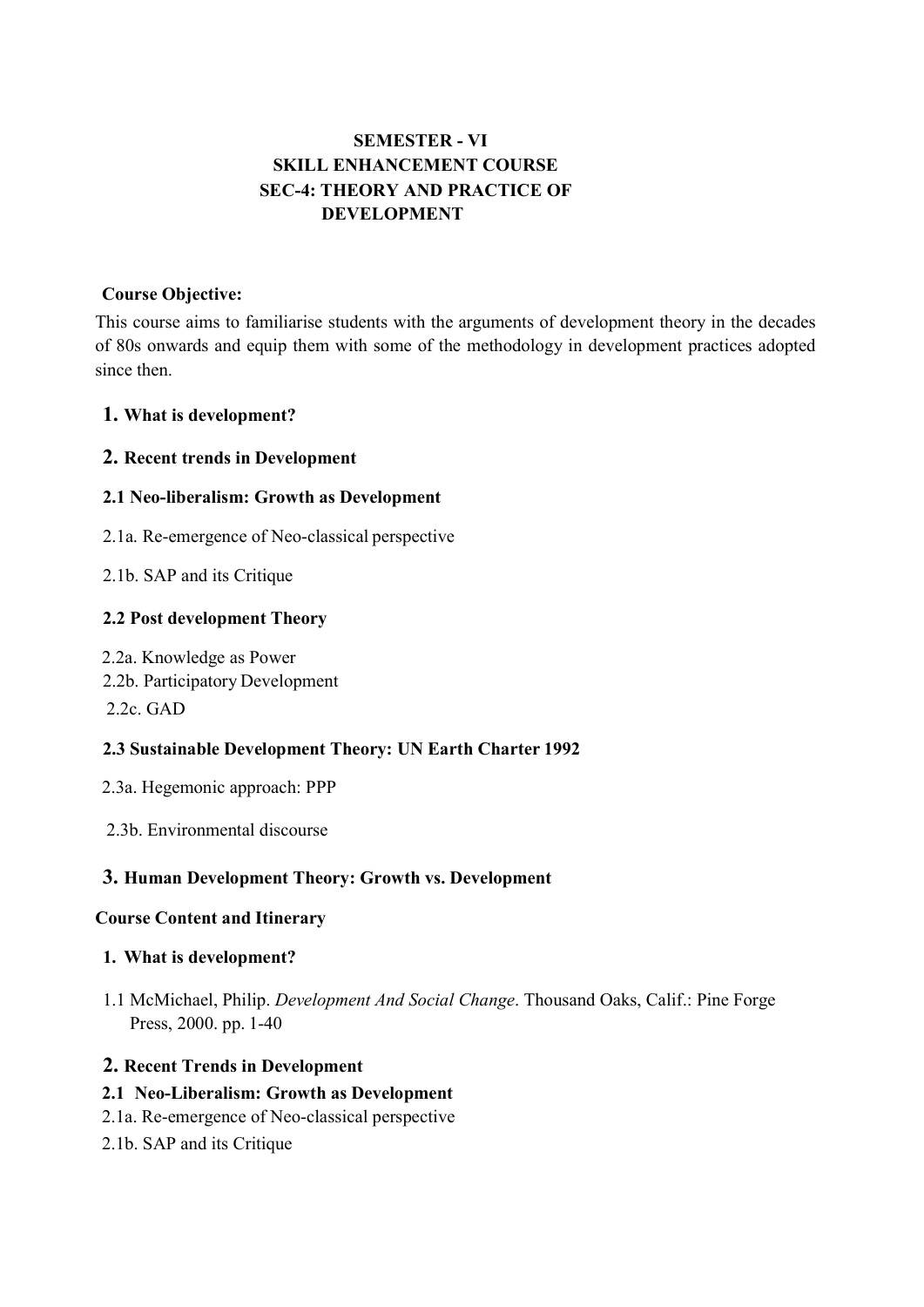- 2.1.1 Emmerij, Louis. 2005. Turning Points in Development Thinking and Practice. Conference Paper
- 2.1.2 Meilink, Henk. 2003. Structural Adjustment Programmes on the African Continent: The theoretical foundations of IMF/World Bank reform policies. ASC Working paper No. 53. pp 1-29
- 2.1.3 Sparr, Pamela. (ed.)1994. Mortgaging Women's Lives: Feminist Critiques of Structural Adjustment. London: Zed Books. pp 1-30

### Exercises & Case Studies

Exercise: A bedtime Story for Grown Ups

Case Study: Jayaweera, Swarna. 1994. Structural Adjustment Policies, Industrial development and Women in Sri Lanka in Pamela Sparr (ed) Mortgaging Women's Lives: Feminist Critiques of Structural Adjustment. London: Zed Books. pp 96-111

#### 2.2 Post-Development Theory:

- 2.2a. Knowledge as Power 2.2b. Participatory Development 2.2c. GAD
- 2.2.1 Sachs, Wolfgang.  $2007(12^{th}$  impression). The Development Dictionary: A guide to Knowledge as Power. London: Zed Books, Chap 1, 2 & pp 1-25, 264-274
- 2.1.2 Escobar, A. 2011. (paperback ed.) Encountering development: The making and unmaking of the Third World Princeton: Princeton Press, Chap 2 & 6, pp 21- 54, 212-226
- 2.2.1 Dipholo, Kenneth B. 2002. Trends in participatory development, Journal of Social Development in Africa Vol 17. No.1, pp 59-79

2.3.1 Razavi Shahrashoub and Miller Carol 1995. From WID to GAD: Conceptual Shifts in the Women and development Discourse Occasional Paper 1 United Nations Research Institute for Social Development: UNDP ww.unrisd.org/unrisd/website/document.nsf/0/.../\$FILE/opb1.pdf

#### Exercises & Case Studies

Exercise1. Pass the Picture (from Stepping Stones, Action Aid Manual) Exercise2. Make a Gender Audit Report of any organization

Case Study: Participatory Urban Planning in Porto Alegre, Brazil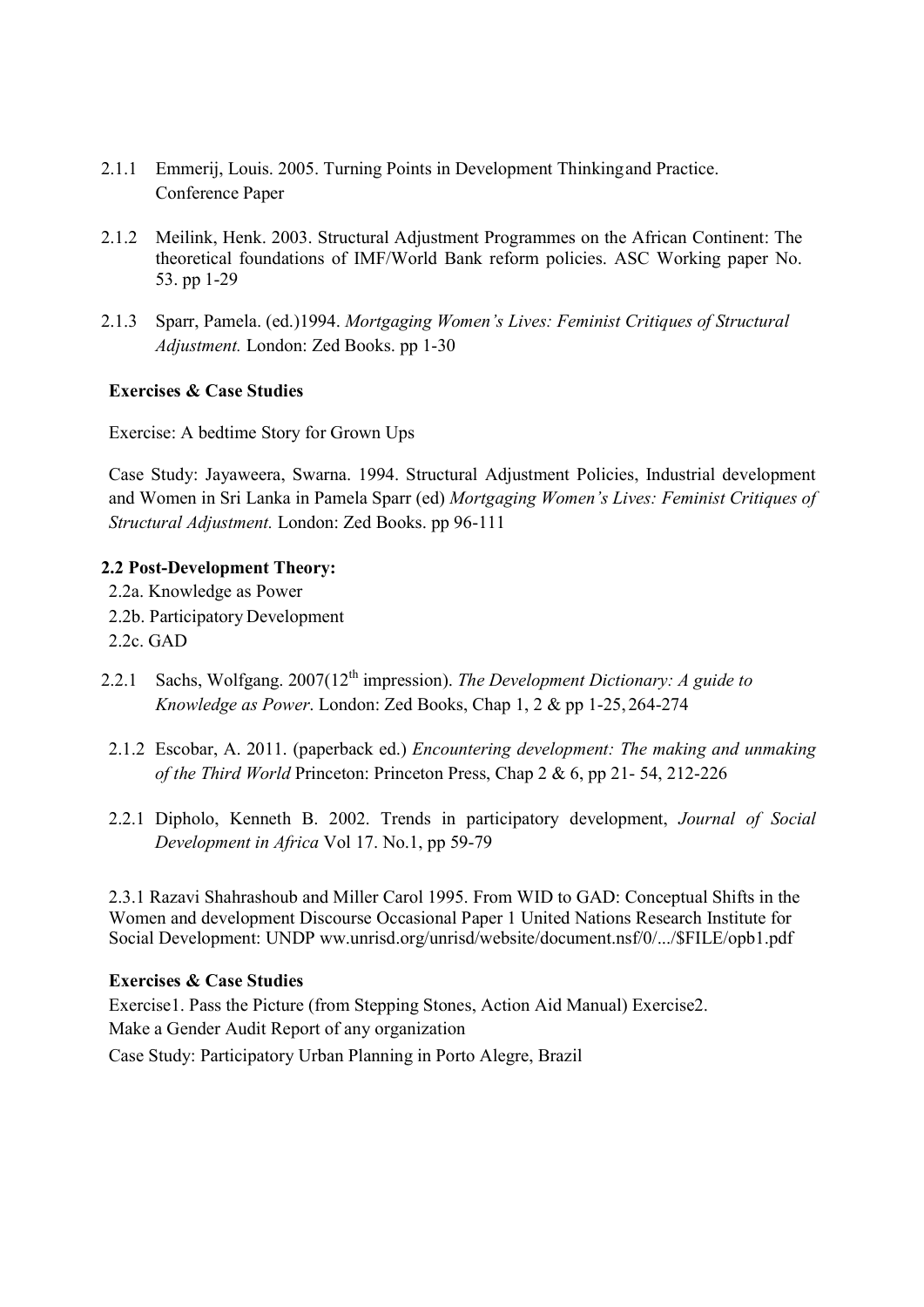### 2.3 Sustainable Development Theory: UN Earth Charter 1992

2.3a Hegemonic approach: PPP 2.3b Environmental discourse

Buse, Kent. and Harmer, Andrew. 2004. Power to the Partners? : The Politics of Public-Private Health Partnerships Development, 2004, 47(2), pp 49–56

Exercise: Assess the JNNURM Plans of Delhi, Mumbai and Kolkata, Ref: http://www.pria.org/Reforming\_JNNURM.htm

### 3. Human Development Theory: Growth vs Development

Friere, Paulo. 1972. Pedagogy of the Oppressed. New York: Herder & Herder

Sen, Amartya. 1989. ''Development as Capabilities Expansion.'' Journal of Development Planning 19: 41 – 58.

Sen, Amartya. and Sudhir Anand. 1994. ''Sustainable Human Development: Concepts and Priorities.'' Background Paper for the Human Development Report 1994. New York: Human Development Report Office.

Fukuda-Parr, Sakiko. 2003. The human development paradigm: Operationalizing Sen's ideas on Capabilities, Feminist Economics  $9(2-3)$ , 2003, 301 – 317

#### Exercises:

Exercise1.Assess the quality of a nearby MCD school

Exercise2.Assess the quality of health care services in an urban PHC

Case Study: Tint, Piia and Reinhold, Karin. 2008. Safety & health through Redesign of Garment Worker's Workplaces in Amita Sahaya (ed) Selected Readings IV International Congress Women Work and health New Delhi: WWHI

### Websites of Organizations for exercises and Case studies:

- Family Planning Organization, UNDP, ILO, PRAXIS, PRIA-Participatory Research In Asia

- www.iclei.org, www.infochangeindia.org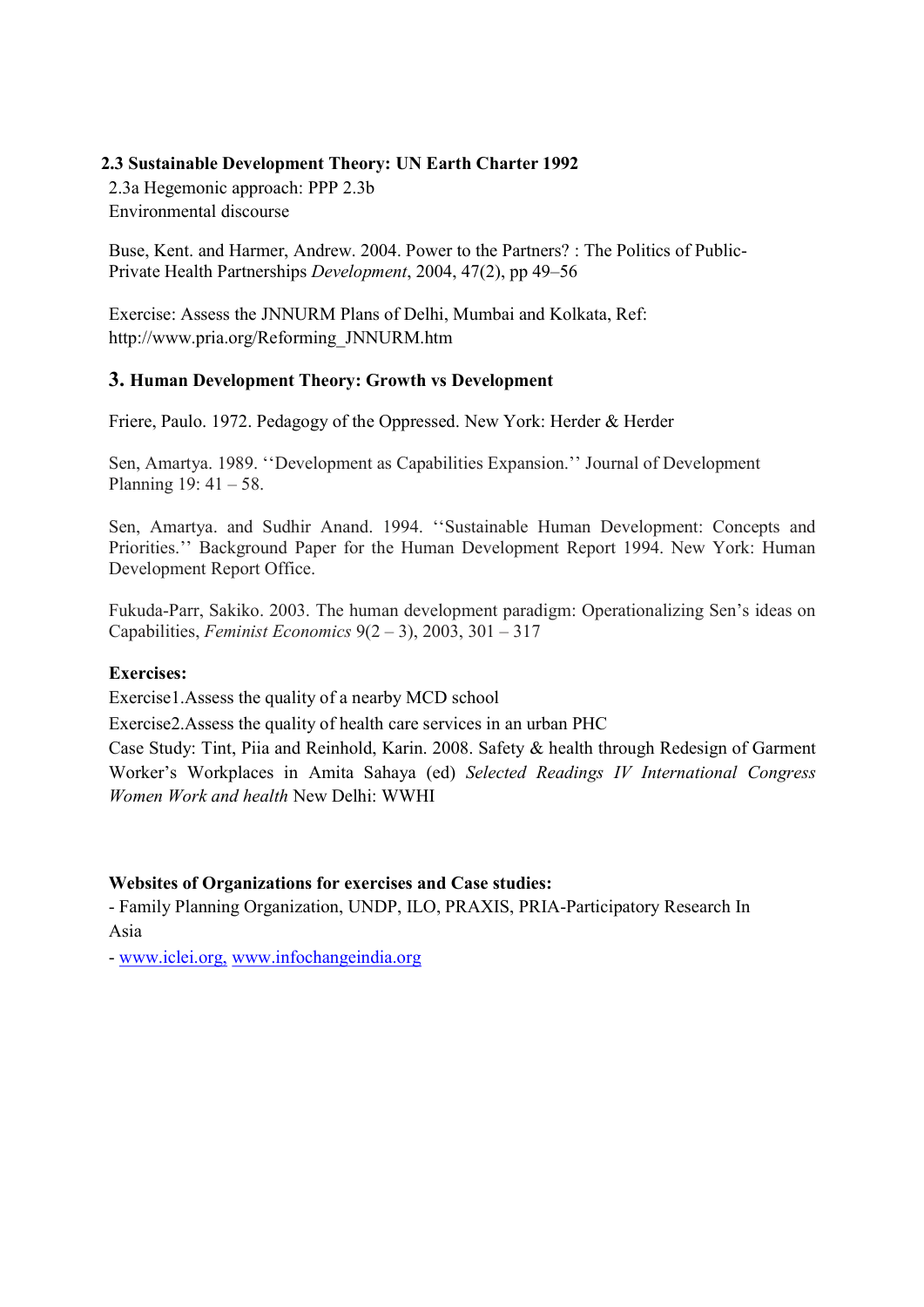# SEMESTER - VI DISCPLINE SPECIFIC ELECTIVE 03 DSE-1(B): SOCIAL STRATIFICATION

#### Course Objective:

The course introduces the student to various ideas of Social inequality and their sociological study. The different forms and institutional manifestations of social stratification are explored here both theoretically and through case studies.

### 1. Social Stratification: Concepts and Approaches

### 2. Forms of Social Stratification

- 2.1 Race and Ethnicity
- 2.2 Caste and Class
- 2.3 Gendering Inequality
- 2.4 Poverty and Social Exclusion

### 3. Social Mobility

### COURSE CONTENTS AND ITINERARY

#### 1. Social Stratification: Concepts and Approaches

1.1 Béteille, A. 1983. 'Introduction in Andre Béteille (ed.): Equality and Inequality: Theory and Practice; Delhi: Oxford University Press. pp.1-27.

1.2 Gupta, D. 1991. 'Hierarchy and Difference' in Dipankar Gupta (ed.): Social Stratification Delhi: Oxford University Press, pp 1‐21.

#### 2. Forms of Stratification

2.1.1 William, Jutius Wilson 1978, The Declining Significance of Race: Blacks and Changing American Institution. University of Chicago Press, pp.  $1 - 23 \& 183 - 188$ .

2.1.2 Joe,R. Feagin 'The Continuing Significance of Race' American Sociological Review, 56, (Feb‐91) pp 101‐116.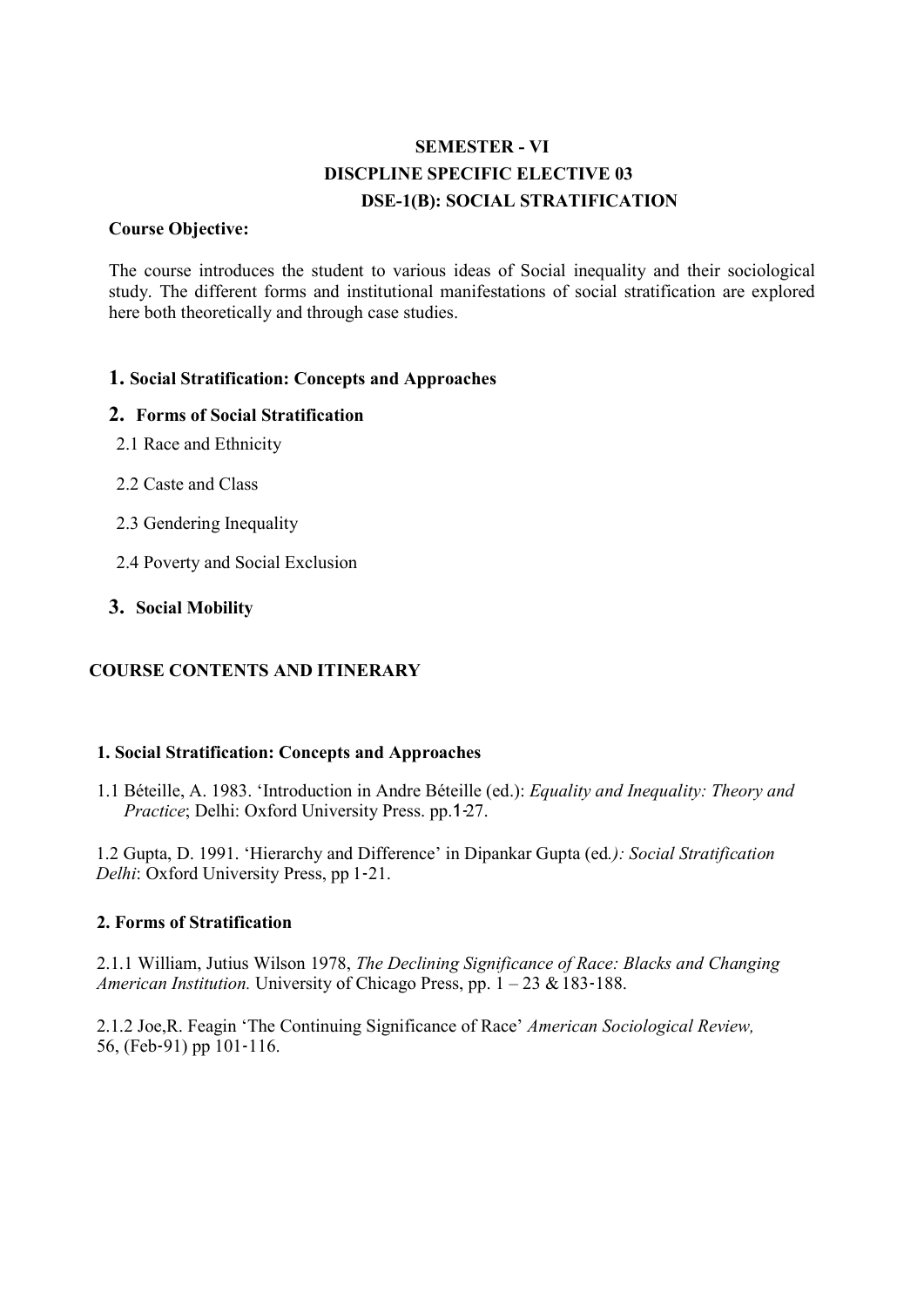2.1.3 McClintock, Anne, and George Robertson. 'Soft‐soaping Empire: Commodity Racism and Imperial Advertising' In Nicholas Mirzoeff (ed) The Visual Culture Reader: Second Edition. 2002. Routledge Taylor & Francis Group, 304-316

2.1.4 Barth, F. (ed), Ethnic Groups and Boundaries, Little Brown and Co. Boston, 1969, pp‐10‐16.

2.1.5 Immanuel, Maurice Wallerstein, The Construction of Peoplehood, Racism, Nationalism, Ethnicity,1991, London Press, pp‐71‐85.

- 2.1.6 Béteille, A. Caste, Class and Power Chapter: 1, Oxford University Press, 1971.
- 2.2.2 Sharma, Ursula. 1999. Caste. Open University Press, pp.1‐94.
- 2.2.3 Debe, Leela. 1996 "Caste and Women" in M.N. Srinivas (ed.) Caste: Its Twentieth Century Avatar, New Delhi: Penguin.
- 2.3.1 Maria Charles and David B. Grusky. Occupational Ghettos: The Worldwide Separation of Women and Men, Stanford University Press, 2004 pp 389-402.
- 2.3.2 Papanek, Hanna. 1990. "To Each Less Than She Needs, From Each More Than She Can Do: Allocations, Entitlements and Value" in Irene Tinker (ed.), Persisting Inequality: Women World Development, Oxford: Clarendon Press, pp. 121‐164.
- 2.4.1 Timothy Smeeding, 'Poorer by Comparison; Poverty, Work and Public Policy in Comparative Perspective', Pathways Magazine, Stanford Center for the Study of Poverty and Inequality, Winter 2008, pp1‐25.
- 2.4.2 Newman, K. S and Victor Tan Chen.2007. The Missing Class: Portraits of the Near Poor in America, Boston: Beacon Press Book, pp 1‐10.

#### 3. Social Mobility

- 3.1 Breigher,R.L.(ed)1990. Social Mobility and Social Structure. New York; Cambridge University Press, Ch. 5, pp.103‐30.
- 3.2 Grusky, D.V. 1994. Social Stratification Perspective. Boulder: Westview Press, Part I V, pp 245‐264.
- 3.3 Macleod, Jay. 1987. 'Leveled Aspirations: Social Reproduction Takes its Toll', in Ain't No Makin It: Aspirations and Attainment in a Low Income Neighbourhood. USA: Westview Press, pp. 112‐136.
- 3.4 Bettie, Julie. 2003. Women without Class: Girls, Race, and Identity. California: University of California Press, pp 57-94.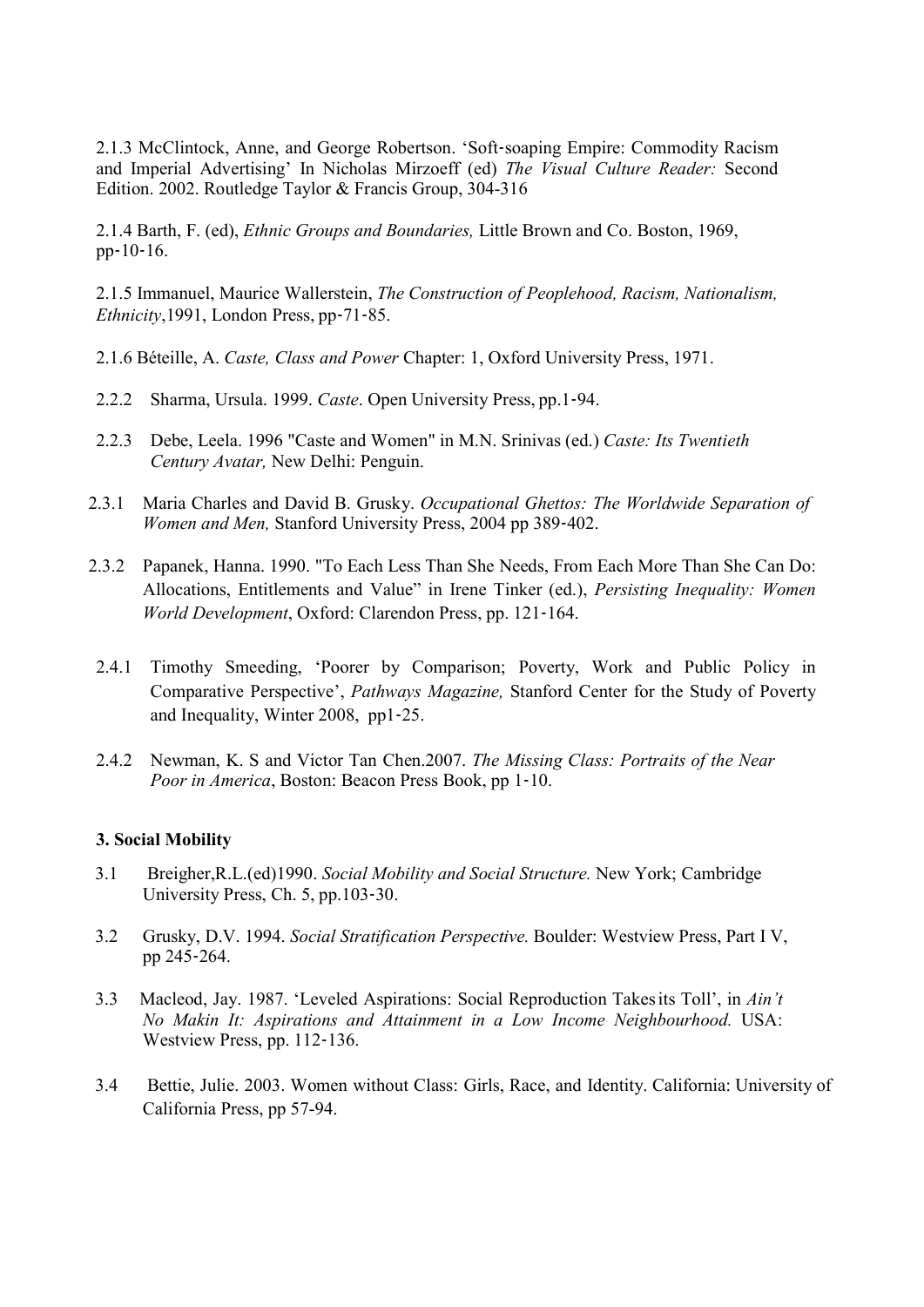## SEMESTER - VI GENERIC ELECTIVE GE-2: SOCIOLOGY OF INDIA

### Course Objective:

This paper aims to provide an outline of the institutions and processes of Indian society. The central objective is to encourage students to view the Indian reality through a sociological lens.

#### 1. India as a Plural Society

#### 2. Social Institutions and Practices

- 2.1 Caste
- 2.2 Tribe
- 2.3 Class
- 2.4 Village
- 2.5 Family and Kinship

#### 3. Identities and Change

- 3.1 Dalits' Movement
- 3.2 Women's Movement

### 4. Challenges to State and Society

4.1Communalism

#### 4.2 Secularism

### COURSE CONTENTS AND ITINERARY

#### 1. India as a Plural Society

- 1.1 Mason, Philip 1967. "Unity and Diversity: An Introductory Review" in Philip Mason (ed.) India and Ceylon: Unity and Diversity. London: Oxford University Press, Introduction.
- 1.2 Stern, Robert W. 2003. Changing India. Cambridge: CUP. Introduction. Change, societies of India and Indian Society. pp.  $1 - 31$ .

#### 2. Social Institutions and Practices

#### 2.1 Caste

2.1.1 Srinivas, M.N., 1969, "The Caste System in India", in A. Beteille (ed.) Social Inequality: Selected Readings. Harmondsworth: Penguin Books, pp.265-272.

2.1.2 Srinivas, M.N., 1956, "A Note on Sanskritization and Westernization", The Far Eastern Quarterly, Volume 15, No. 4, pp 481-496.